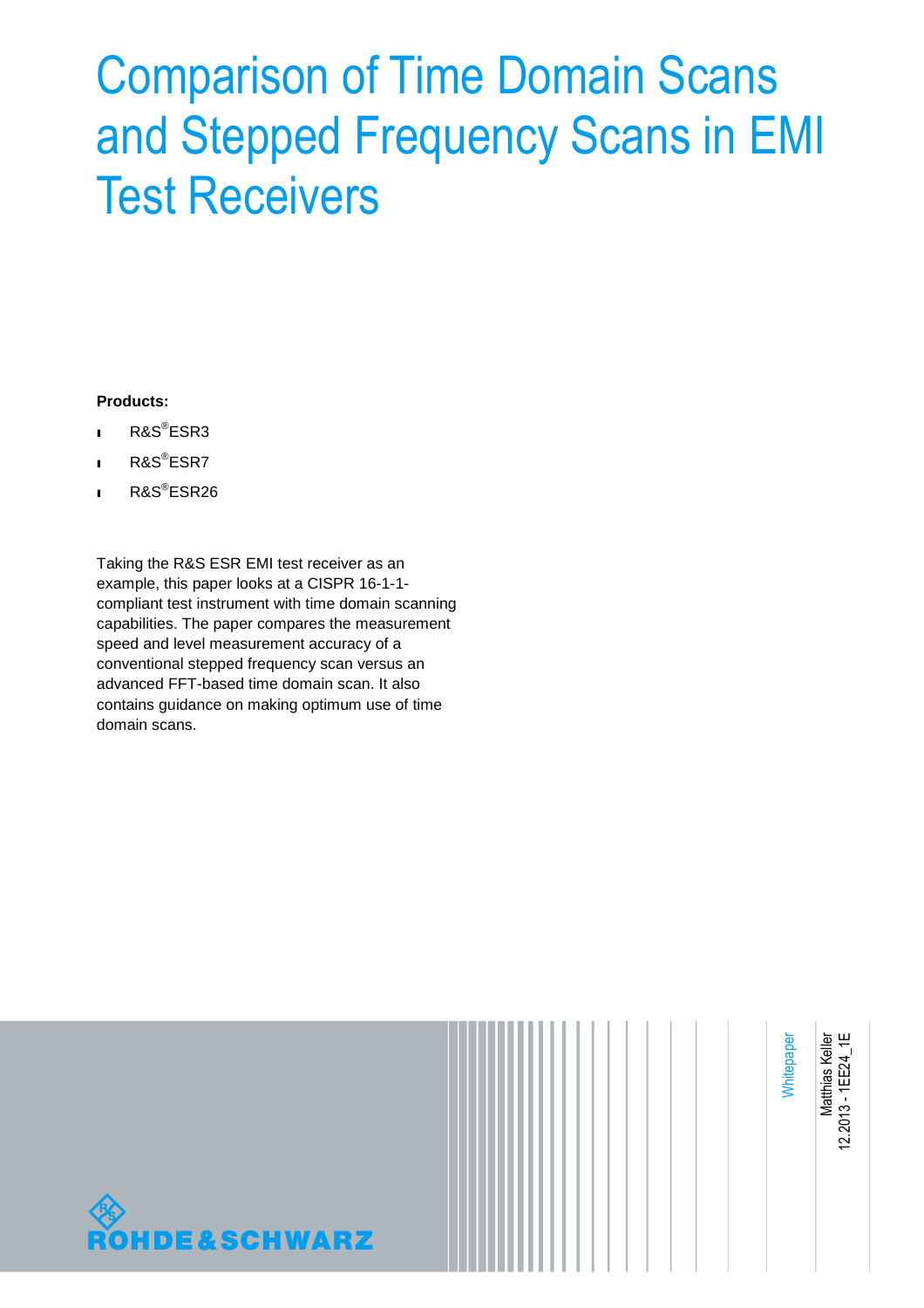# **Table of Contents**

| 1            |  |  |
|--------------|--|--|
| $\mathbf{2}$ |  |  |
| 2.1          |  |  |
| 2.2          |  |  |
| 2.3          |  |  |
| 2.4          |  |  |
| 2.5          |  |  |
| 2.6          |  |  |
| 3            |  |  |
| 3.1          |  |  |
| 3.1.1        |  |  |
| 3.1.2        |  |  |
| 3.1.3        |  |  |
|              |  |  |
| 3.2          |  |  |
| 4            |  |  |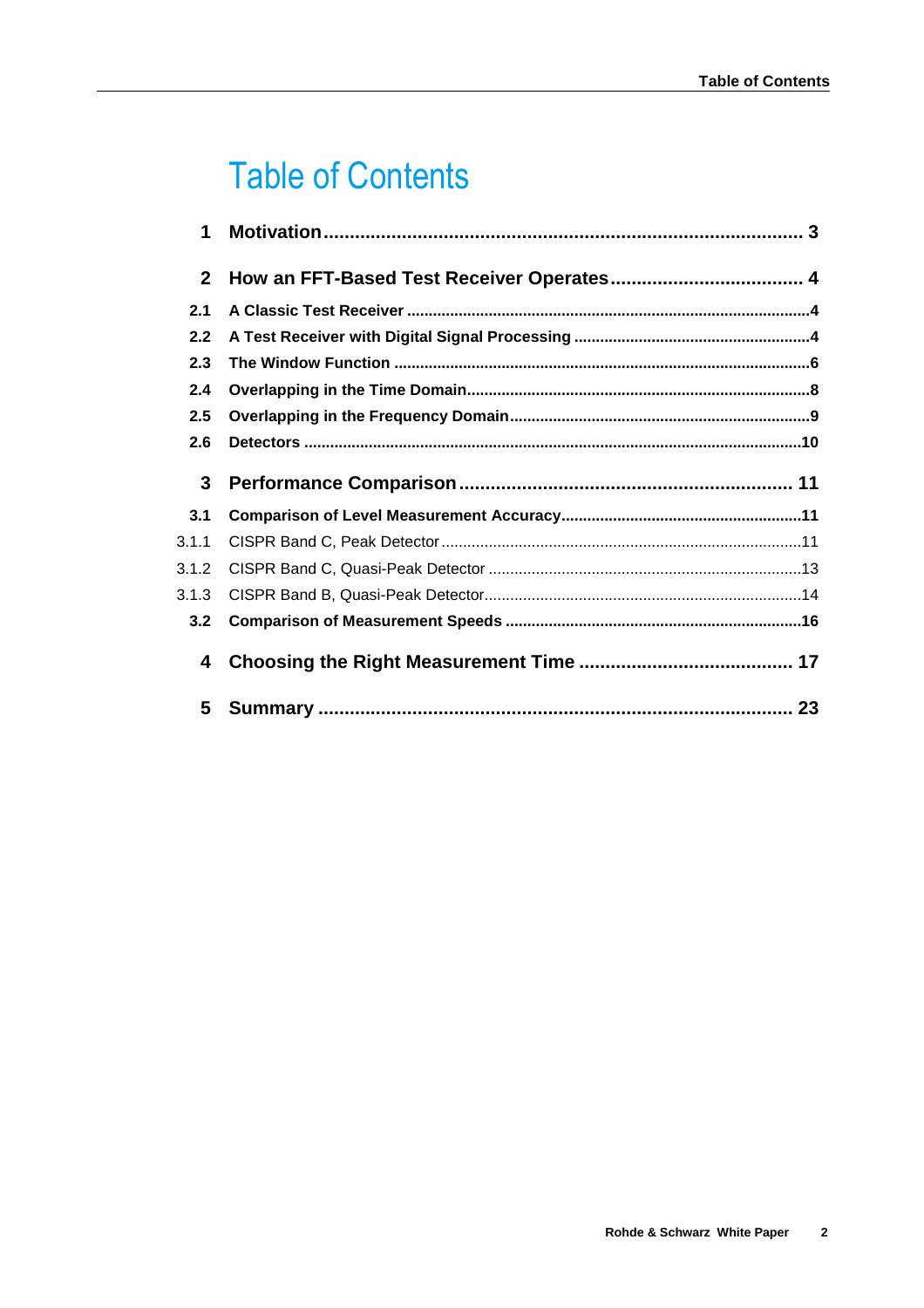# 1 Motivation

During product development, the frequency spectra of disturbances need to be measured frequently and compared against the limits set in current product standards. The effectiveness of the instrument's shielding is checked by an EMC engineer. Being able to have the measurement results available quickly streamlines efforts to shield the instrument efficiently and reduces the time to market. The introduction of spectrum measurements based on fast Fourier transform (FFT) – also known as a time domain scan – allows a significant reduction in measurement times without affecting accuracy. The CISPR, the International Special Committee on Radio Interference, has embraced this new technology: As of the publication in June 2010 of Amendment 1 to the third edition of CISPR 16-1-1, the use of FFT-based test instruments is permitted in standard-compliant measurements.

Rohde & Schwarz launched with the R&S ESU the world's first commercial EMI test receiver capable of time domain scans. The EMI test receiver family R&S ESR does also support time domain scans and delivers even faster measurements.

Taking the R&S ESR EMI test receiver as an example, this paper examines a CISPR 16-1-1-compliant test instrument with time domain scanning capabilities. It compares the measurement speed and level measurement accuracy of conventional stepped frequency scanning (the reference) against the speed and accuracy of advanced time domain scanning. It also contains guidance on making optimum use of time domain scans.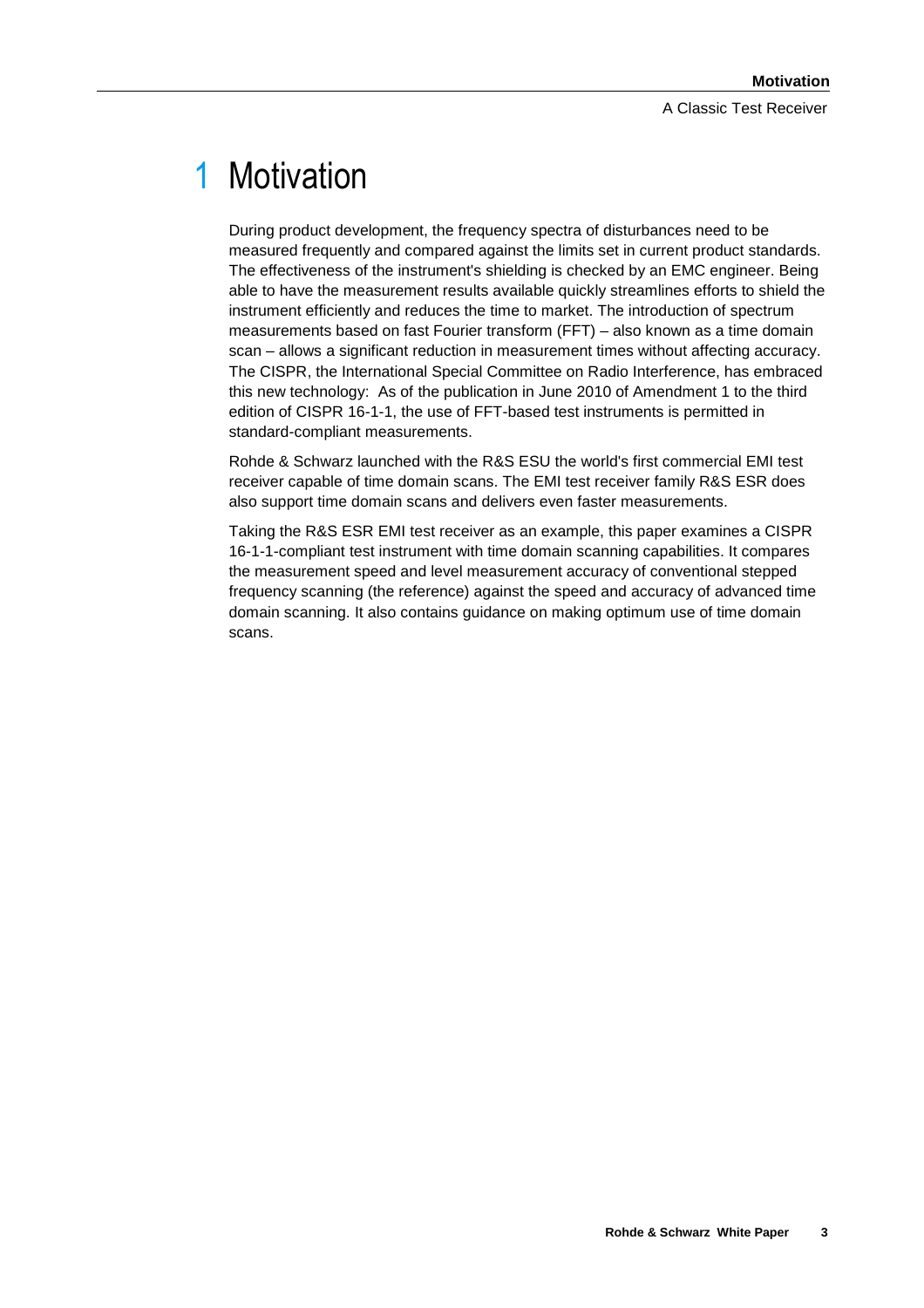A Classic Test Receiver

# 2 How an FFT-Based Test Receiver Operates

### **2.1 A Classic Test Receiver**

A classic test receiver converts its input signal through a number of intermediate frequencies. At the final intermediate frequency (IF), IF filters limit the signal to the desired measurement bandwidth  $-9$  kHz, for example. The IF is rectified to produce a video voltage representing the signal level versus time. This video voltage is sent to the detector circuits. The detectors deliver standard-compliant, weighted measurement results at their outputs: the peak value, average value, quasi-peak value, etc. In earlymodel, partly digital test receivers, the A/D converter replaces the analog display instrument at this point, marking the transition from analog to digital signal processing in the signal path. With this arrangement, the test receiver can only show the signal level within the measurement bandwidth. When measuring a frequency spectrum from, say, 30 MHz to 1 GHz, the only option is to tune the receive frequency in steps that are smaller than the measurement bandwidth and to compile the spectrum from a series of individually conducted measurements.

Advanced test receivers, by contrast, digitize the IF. The IF filters, rectifiers and  $d$ etectors – formerly analog parts of the circuitry – are fully digital. The  $A/D$  converter is of particular importance: Its characteristics determine the maximum IF measurement bandwidth and possible dynamic range. However, even with this technology, a receiver can only perform measurements within the measurement bandwidth, and measuring a spectrum takes an correspondingly long time.

## **2.2 A Test Receiver with Digital Signal Processing**

An FFT-based test receiver goes a step further. It digitizes the signal mixed onto the intermediate frequency before the signal is limited to the chosen IF bandwidth. The availability of A/D converters with a high sampling rate and a wide dynamic range makes this possible. The latter is not just applied together with the measured signal within the IF bandwidth but, depending on the bandwidth before the A/D converter (pre-A/D), together with the sum signal within "n" bandwidths, where "n" is the ratio of the pre-A/D converter bandwidth to the selected IF bandwidth. The receiver uses fast Fourier transform (FFT) to compute the relevant spectrum from the time domain signal of the digitized IF. The IF contains the spectrum to be measured in the time domain – hence the term "time domain scan". The FFT parameters and the time domain signal window are set in such a way that the resolution bandwidth and filter characteristics match the IF bandwidths stipulated in CISPR16-1-1. In this way, the receiver implements a filter bank with, say, several thousand parallel filters. After each of these filters there are a rectifier and detectors. Instead of a single measured value representing the frequency range of each measurement bandwidth (e.g. 9 kHz), this approach delivers a large number of parallel measured values covering the frequency range of several thousand measurement bandwidths at the same time. This reduces the measurement time by a factor that corresponds to the number of parallel measurement bandwidths.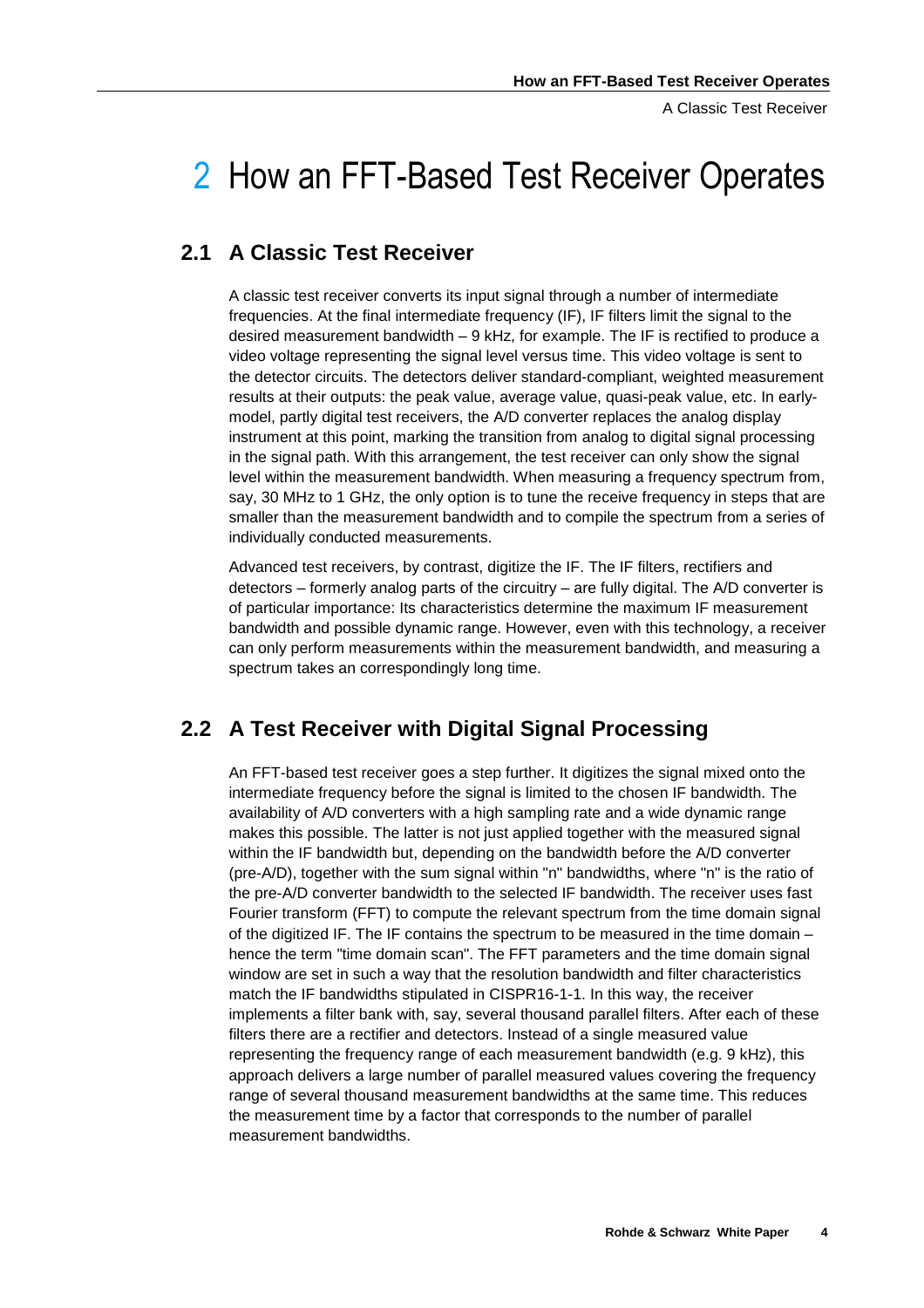A Test Receiver with Digital Signal Processing

The R&S ESR EMI test receiver's A/D converter delivers raw data at a data rate of 128 MHz. The dynamic range of level measurements for pulsed signals is determined by the combination of preselection and the A/D converter. The purpose of preselection is to reduce the peak pulse voltage through band limitation and so avoid overloading any mixers, IF amplifiers or the A/D converter. The receiver's converter and digital signal processing operate at a resolution of 16 bits and thus have so much dynamic range that the preselection filters can be much wider than in earlier generations of instruments and do not limit the overall dynamic range. This is important in order to allow the instrument to compute the FFT over as large a frequency range as possible.



Fig. 1: Processing chain for the FFT-based time domain scan.

In the next stage, the digital downconverter reduces the data rate to match the measurement bandwidth ‒ 30 MHz at most. Then, the signal processing carries out the FFT computations and returns the frequency spectra. Depending on the instrument settings (the measurement bandwidth, for example), the FFT can be up to 16 384 frequency bins in length (16k-FFT). This FFT length and the wide preselection make it possible to capture the whole of CISPR band B, from 150 kHz to 30 MHz, at the standard-compliant measurement bandwidth of 9 kHz.

The test specifications (i.e. standards) require different detectors when evaluating disturbance signals ‒ peak value and average value detectors, and more complex quasi-peak, CISPR-average and RMS-average detectors, for example. In classic receivers, after band limitation, the video voltage is sent through the IF filter (e.g. 9 kHz or 120 kHz) into the detector circuit. A current, classic EMI test receiver can operate multiple parallel detectors and display them at the same time, but only for a single frequency. An FFT-based test receiver computes a large number of FFTs and therefore spectra during the configured measurement time. The digital detector circuit first puts the frequency spectra more or less in series and generates up to 16 384 video voltages on neighboring frequencies. The receiver analyzes each of these video voltages with the same number of parallel detectors and, after the set measurement time, returns not just one level value but several thousand. Even highly complex signal analyses like quasi-peak detection, which involves different charge and discharge time constants and a second-order lowpass filter, have been implemented using this parallel processing model.

A field programmable gate array (FPGA) provides the requisite computing power. The entire processing chain, from the A/D converter to the detectors, is set up in such a way that all the computing operations can be performed in realtime. This means that the measurement results are shown on the display after a measurement time of, say, one second, but in contrast to a classic test receiver, an FFT-based test receiver can do this for multiple frequencies at once rather than just for a single frequency.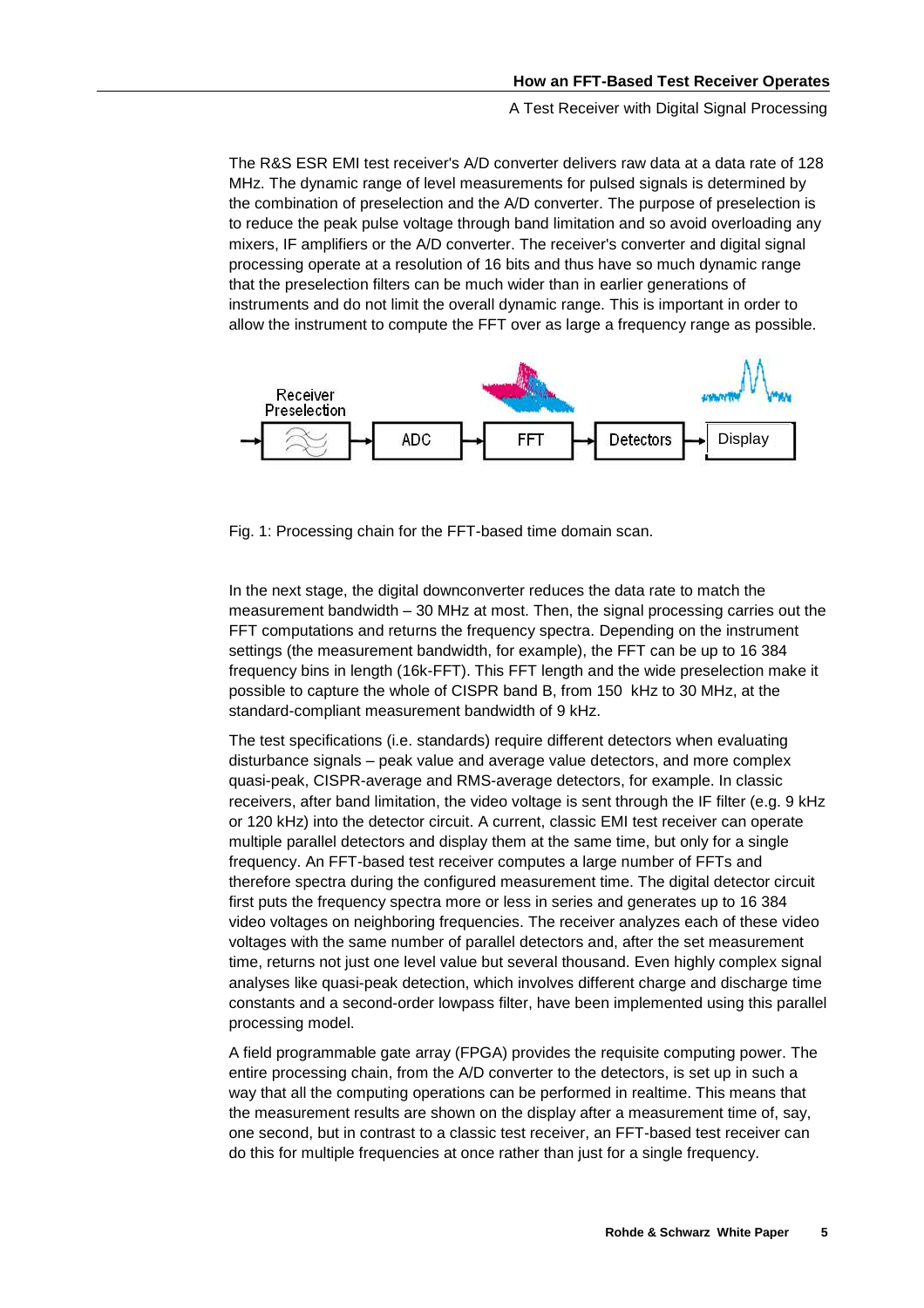The Window Function

### **2.3 The Window Function**

The Fourier transformation is a mathematical method that provides a simple means of breaking down into frequency components a signal that varies versus time. It uses the Fourier integral to compute the frequency spectrum from a time domain signal. Because the Fourier integral's integration boundaries extend from minus infinity to plus infinity, the observation period is, in theory, infinite. In practice, the fast Fourier transform (FFT for short) is applied. The FFT is computed with a defined number of discrete values and therefore covers a limited time. The duration of signals to be measured and the FFT length generally do not match, because the signals observed are mixed, consisting of periodic, nonperiodic and noise components. The FFT extracts part of the time signal in such a way that jumps occur in the signal at the beginning and end of the FFT. This results in significant quantities of signal components that are not part of the actual spectrum. The occurrence of these side lobes in the spectrum is referred to as leakage.



Fig. 2: Spectral diagram of leakage caused by time limitation of the signal.

This is remedied by applying a window function to the samples in the time domain that shows and hides the signal at the beginning and end of the FFT. The signal is periodized, diminishing the side lobes to the extent that they no longer play a role.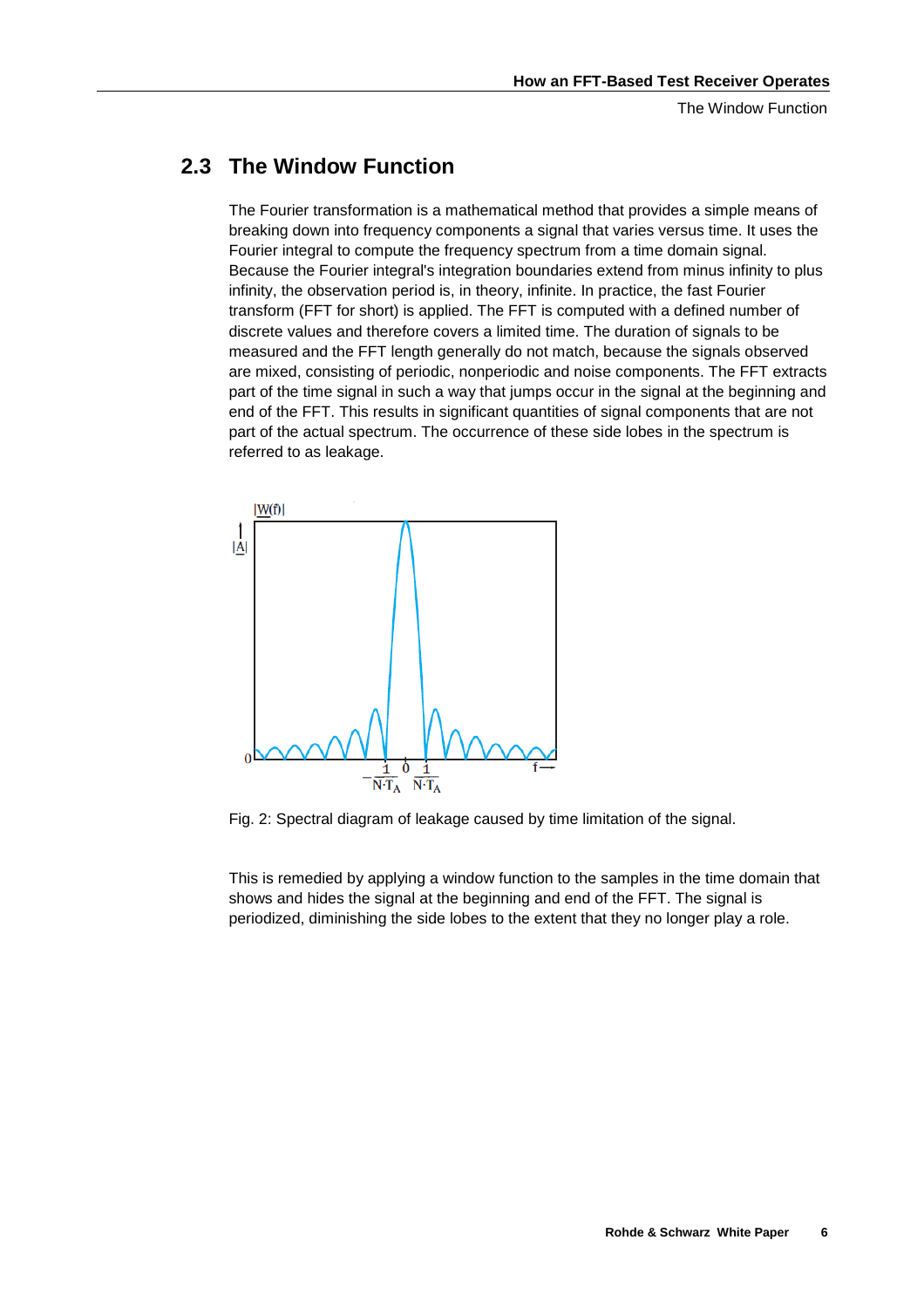The Window Function



Fig. 3: Rectangular and Gaussian windows.



Fig. 4: Blue indicates strong leakage (rectangular window) with a large number of side lobes, red shows leakage greatly reduced by the Gaussian window function.

The window function selected in the time domain defines the filter shape of the measurement bandwidth in the frequency range. The standard applied (CISPR 16-1-1, for example) determines the shape of filter to be used.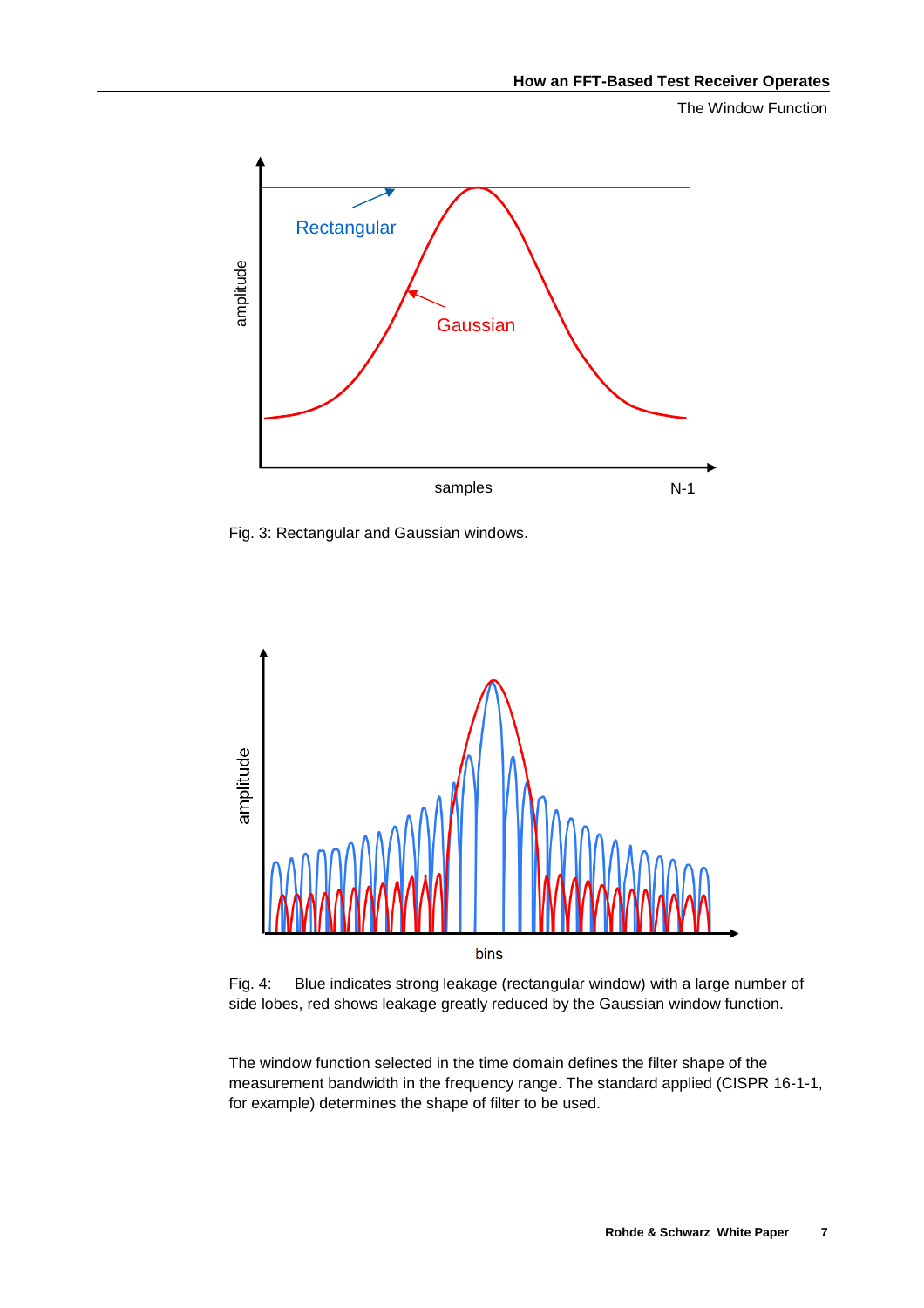Overlapping in the Time Domain



Fig. 5: Tolerance mask as per CISPR for a measurement bandwidth of 120 kHz, and the EMI test receiver's filter shapes.

The R&S ESR multiplies the samples in the time domain with a Gaussian window. This has two advantages: The leakage is suppressed, and the FFT computation produces Gaussian measurement bandwidths (see section 2.4) that exactly fit the tolerance masks defined in the standard.

# **2.4 Overlapping in the Time Domain**

The window function is multiplied with the samples in the time domain as described in the prior section. Brief events (i.e. pulses) are only mapped correctly by a single FFT if they lie in the middle of the window. The window function weakens the signal at the edges.



Fig. 6: The window function weakens the pulse at the edge.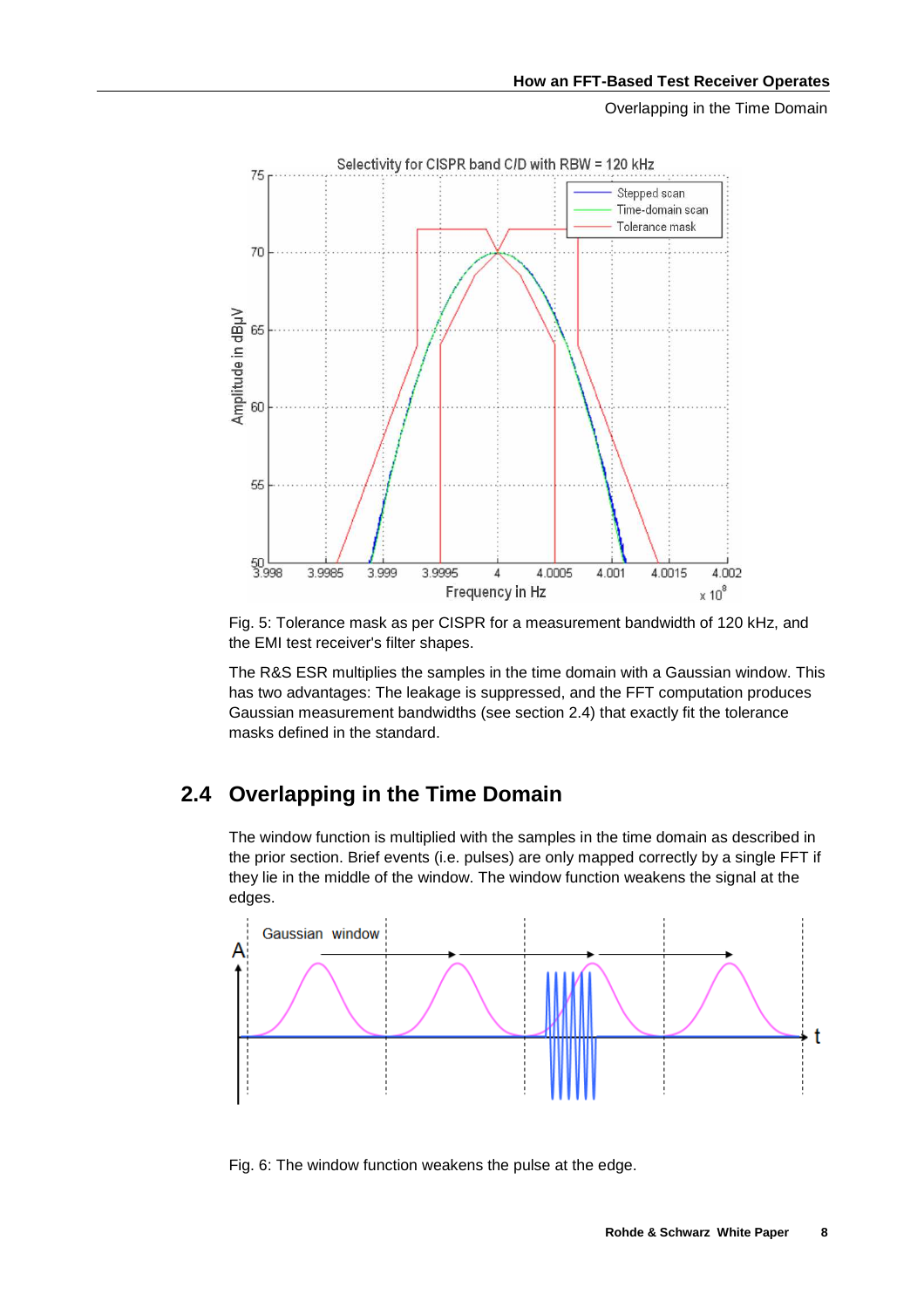Overlapping in the Frequency Domain

The solution is to compute a large number of FFTs while shifting the window by a small percentage of its length between one FFT and the next (short-time FFT).



Fig. 7: The short-time FFT (STFFT) consists of highly overlapping FFTs. The level is indicated correctly by the combined FFTs shown in red.

CISPR 16-1-1 requires an overlap of more than 75 % between the FFTs to ensure that the level measurement uncertainty for the pulse amplitude remains less than +- 1.5 dB. In the R&S ESR, the FFTs overlap by at least 93 %. The maximum level error is 0.4 dB and the average level error just 0.1 dB. The detectors after the FFT evaluate all the computed spectra and therefore record the correct level for even the shortest of pulses. The residual level errors resulting from the curvature of the window are so small as to be negligible.

### **2.5 Overlapping in the Frequency Domain**

In the time domain, the Gaussian window function is transformed by the FFT into a Gaussian measurement bandwidth. This produces discrete, overlapping measurement bandwidths in the frequency range. If a sinewave carrier is located exactly between two of these measurement bandwidths referred to as frequency bins, the result is a level error.



Fig. 8: The picket fence effect. In the frequency domain, too, the level error depends on the overlap.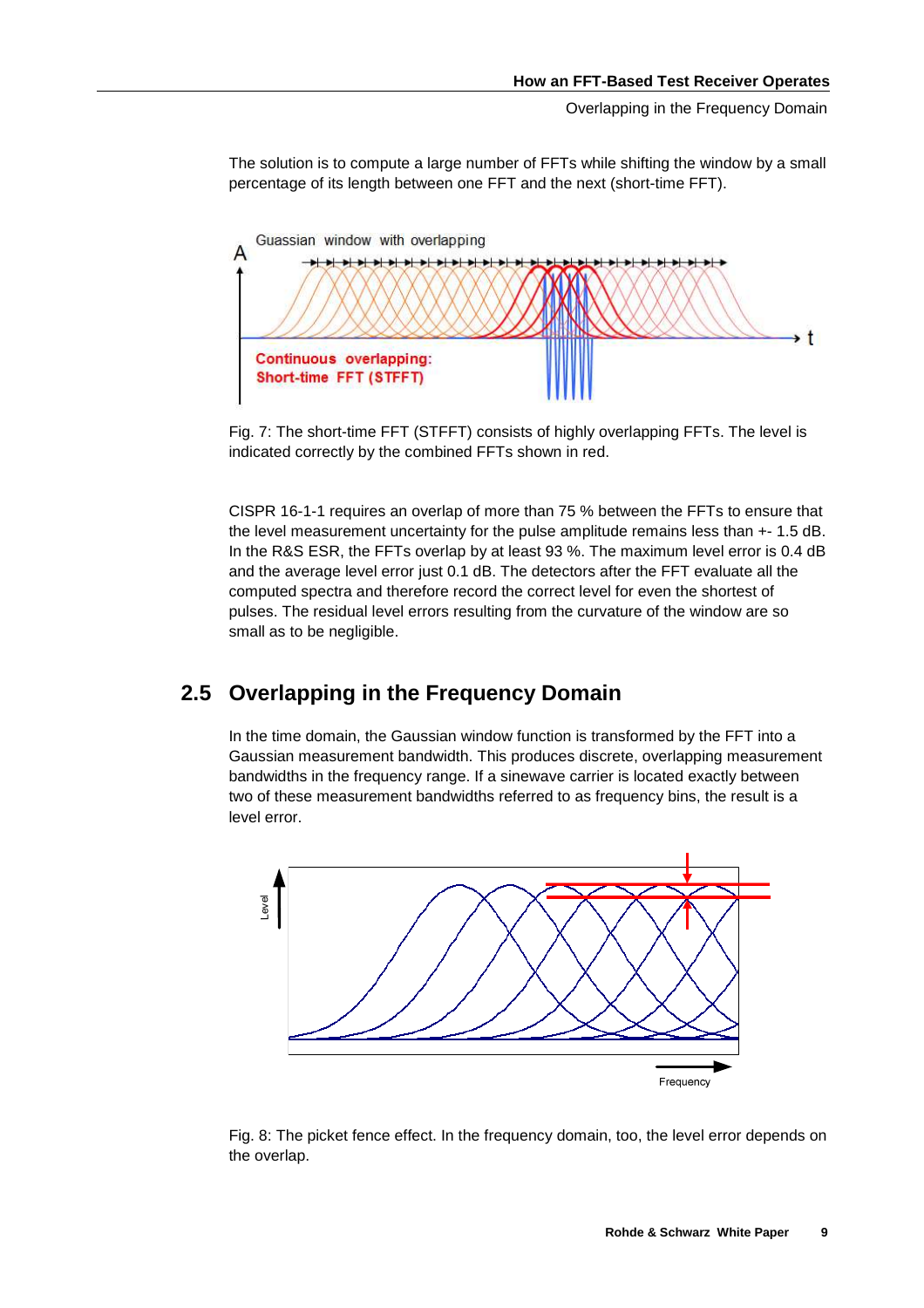The R&S ESR has a spacing between adjacent frequency bins of a quarter of the 6 dB measurement bandwidth  $-$  that is, 30 kHz at a measurement bandwidth of 120 kHz. The narrow spacing between bins reduces the level error to a maximum of 0.4 dB. In a classic test receiver using stepped frequency scans, the picket fence effect occurs in the same way because this receiver type, too, conducts measurements with discrete frequency spacings. The FFT-based method, however, has an advantage because, in spite of the spacing of a quarter of the measurement bandwidth, which is prescribed to ensure a smaller measurement error, the measurement time remains short. The classic test receiver, by contrast, has conflicting objectives. It may be capable of increasing the step size to half or even the whole of a measurement bandwidth and reducing the number of individual measurements (and, therefore, the overall measurement time, too) but this can only be accomplished at the expense of a much greater measurement error with narrowband disturbance signals. Broadband disturbance signals are generally not affected by this issue because the signal power is distributed so evenly across the spectrum that the highest level is found.

The narrow spacing of the measurement bandwidths naturally means more measured values, so the receiver needs to have sufficient memory capacity to record the results. The R&S ESR can store 4 million level values for each detector measured. With a measurement bandwidth of 10 kHz and a resulting offset of 2.25 kHz, this is sufficient for a frequency range of 10 GHz.

### **2.6 Detectors**

A frequency bin represents the measurement bandwidth of an FFT frequency. The frequency bin is observed versus time, across a large number of FFTs issuing from the FFT block shown in Fig. 1. The level versus time corresponds to the video voltage present in the classic test receiver after the IF filter and rectifier. The big advantage of the FFT-based method is that it delivers a very large number of video voltages at the same time by lining up the FFT-computed spectra. The measurement bandwidth of each frequency bin in the FFT corresponds to the IF bandwidth in the classic receiver. The FFT works like multiple IF filters arranged next one another in the frequency range. The classic receiver feeds the video voltage to the detector circuit directly. Similarly, the FFT-based receiver feeds multiple video voltages at once to a large number of digital detector circuits.

The way the EMI test receiver's peak detector is set up is simple: It stores the highest value of the video voltage during the measurement time. All this requires is a controller and a memory location for the level value of each frequency. The weighting detectors as set out in the CISPR 16-1-1 standard – quasi-peak, CISPR-average and RMSaverage – are significantly more complex and compute-intensive. The charge and discharge time constants and the meter time constant are implemented by means of multistage filter functions; they call for a large amount of memory. One of the design goals with the R&S ESR was not just to perform measurements on a large number of frequencies in parallel, but to have the capacity to do so in realtime. To accomplish this, it also has parallel filter functions and detectors.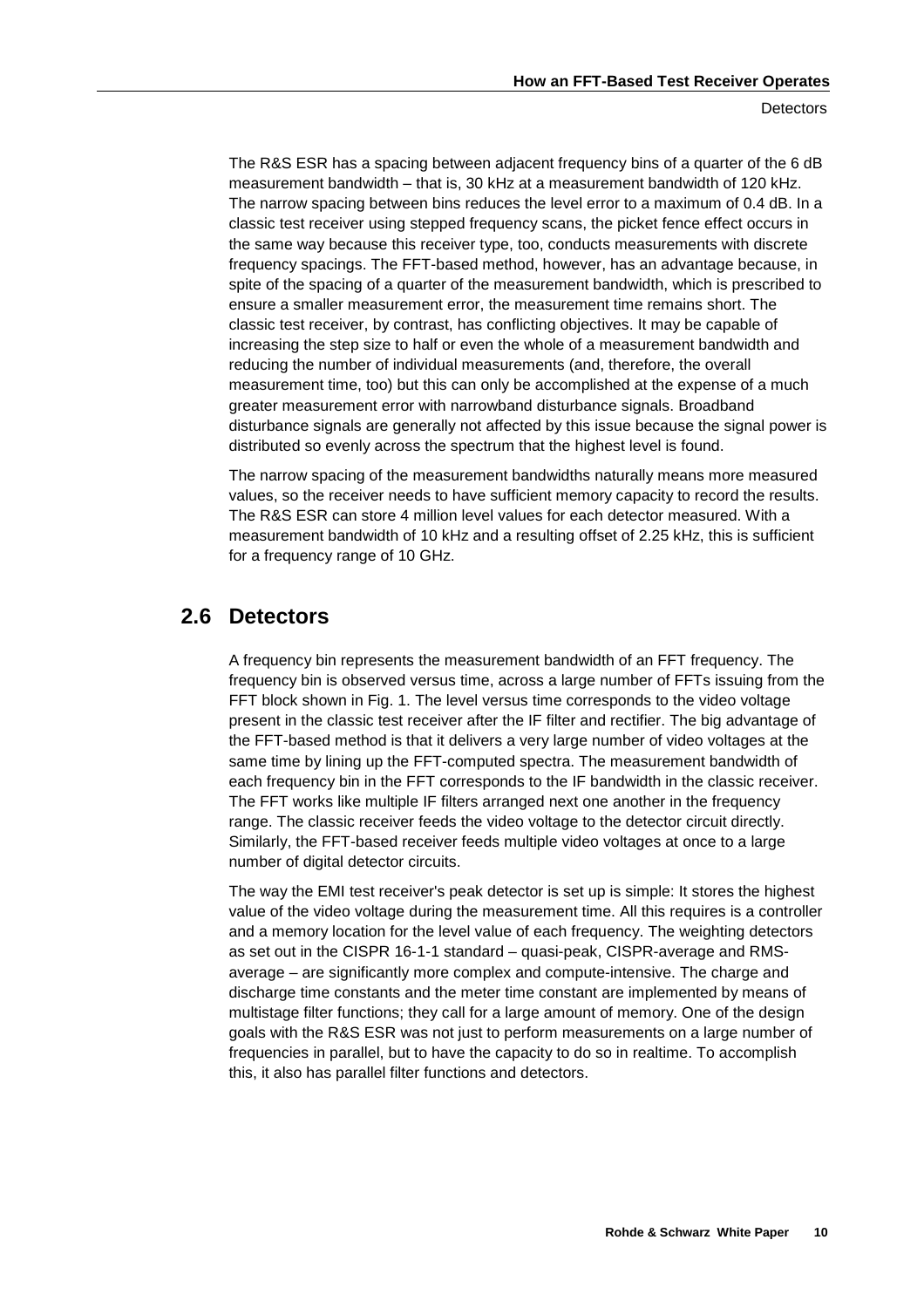# 3 Performance Comparison

### **3.1 Comparison of Level Measurement Accuracy**

Each CISPR 16-1-1-compliant Rohde & Schwarz EMI test receiver undergoes a compliance test before it ships. One of the purposes of this test is to verify the absolute accuracy and the weighting curves of the CISPR detectors: quasi-peak, CISPRaverage and RMS-average. Both the bargraph measurement and the time domain scan are assessed for multiple frequencies. The test signal is supplied by a CISPRcompliant pulse generator. An individual calibration report is issued for each receiver. This means that users can rely on their test receiver complying with the measurement accuracy specified in the data sheet in any operating mode.

For the purposes of this paper, classic stepped frequency scanning and the FFT-based approach are compared in detail to obtain a more accurate assessment of FFT-based time domain scanning. In the test setup, a signal generator supplies a pulse-modulated carrier. The receiver measures the spectrum of the pulsed carrier with various detectors and in various frequency ranges, using both classic stepped scanning and FFT-based time domain scanning. The measurement results are then compared.

#### **3.1.1 CISPR Band C, Peak Detector**

A signal generator with stable levels and frequencies serve as a signal source. A real device under test  $-$  a switching power supply, for example  $-$  would not be sufficiently stable during an overall measurement time of several hours, and the results obtained would therefore not be truly comparable.

| Frequency                                             | RF                                                               | <b>MOD</b>    | PEP                                      | Level                                     |      |
|-------------------------------------------------------|------------------------------------------------------------------|---------------|------------------------------------------|-------------------------------------------|------|
|                                                       | 100.000 000 000 MHz -<br>ON                                      | ON            | <b>BUSY</b>                              | $100.0$ dB $\mu$ V   $100.0$ dB $\mu$ V ~ |      |
|                                                       |                                                                  | ALC-Auto      |                                          |                                           | Info |
| <b>Pulse Modulation</b><br><b>State</b>               | $\square$<br>On                                                  | I/Q<br>OUT    |                                          |                                           |      |
| Source                                                | Pulse Generator -                                                | $\rightarrow$ |                                          |                                           |      |
|                                                       | Pulse Generator                                                  |               | I/Q Mod                                  | <b>RF/A Mod</b>                           |      |
| Pulse Mode                                            | Single                                                           |               | config                                   | config                                    | RF   |
| Pulse Period                                          | $1.00 \mu s$                                                     |               | $\Gamma$ On                              | $\nabla$ On<br>PuM                        |      |
| Pulse Width                                           | $0.03 \mu s$                                                     |               |                                          |                                           |      |
| <b>Pulse Delay</b>                                    | $0.01 \text{ }\mu\text{s}$ -                                     |               |                                          |                                           |      |
| <b>Trigger Mode</b><br>Use SIGNAL VALID as Pulse Sync | Input/Trigger Settings-<br>Auto<br>$\overline{ }$<br>$\Gamma$ On |               | <b>Graphics</b><br>config<br>$\Gamma$ On |                                           |      |
| Pulse                                                 |                                                                  |               |                                          |                                           |      |

Fig. 9: Settings on the R&S SMBV100A vector signal generator: pulse-modulated carrier at 100 MHz; 1.00 µs pulse duration; 0.03 µs pulse width.

The receiver conducts measurements with a bandwidth of 120 kHz and a measurement time of 10 ms in the frequency range from 30 MHz to 300 MHz; a peak detector is used.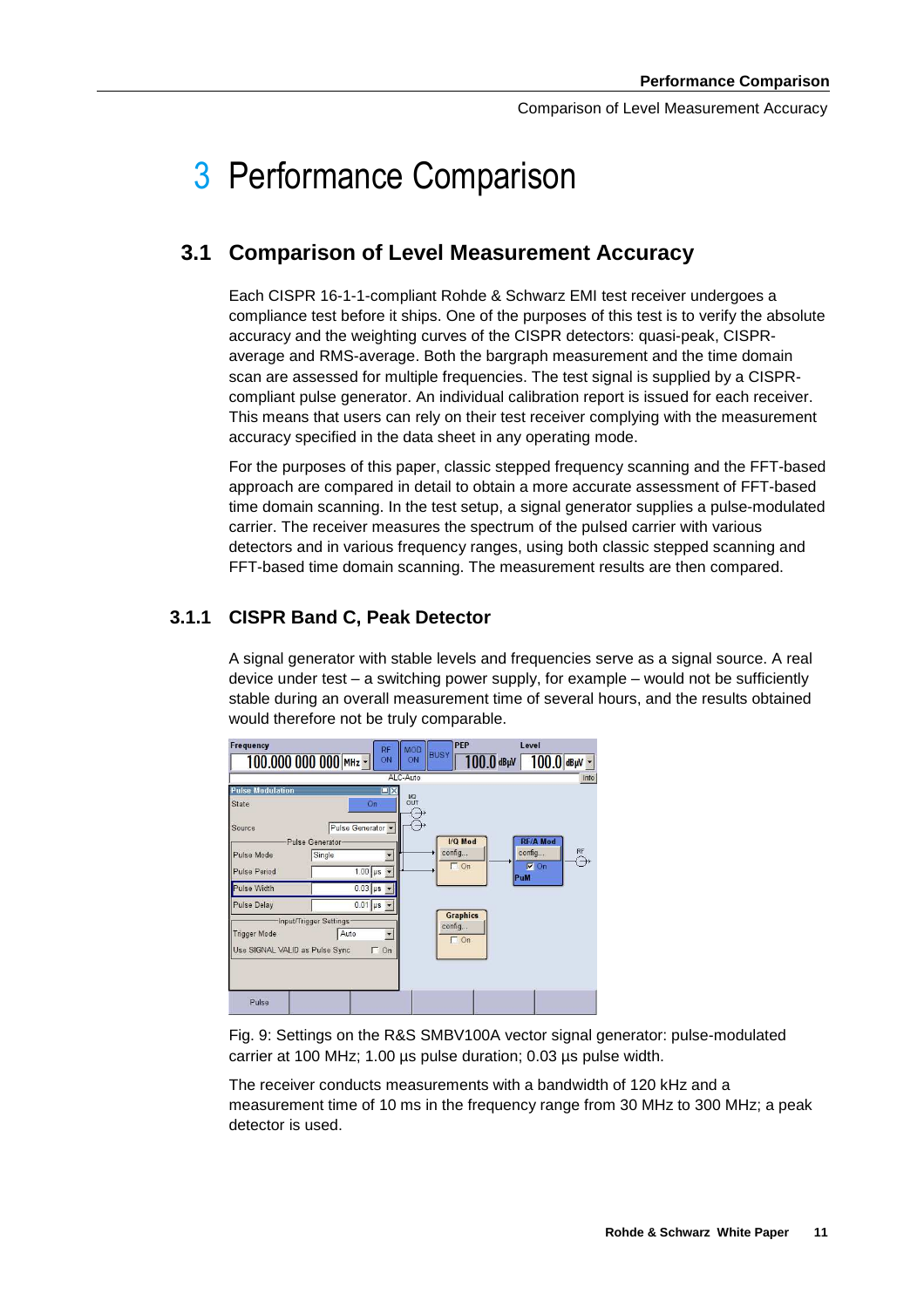

Fig. 10: Signal spectra measured; peak detector; 30 MHz to 300 MHz.

Trace 1 (yellow) was measured with a time domain scan, trace 2 (green) with a stepped scan. The two traces map to one another almost exactly. For the detailed analysis, the receiver's peak search function scans each trace for the 100 highest level values. These are indicated by red symbols in the diagram.

| <b>Peak List</b><br>Trace1: LimitLine not assigned<br>Trace2: LimitLine not assigned                                  |             |            |            |
|-----------------------------------------------------------------------------------------------------------------------|-------------|------------|------------|
| Trace/Detector                                                                                                        | Frequency   | Level dBµV | DeltaLimit |
| 1 Max Peak                                                                                                            | 50.0100 MHz | 52.26      | $=$        |
| 2 Max Peak                                                                                                            | 50.0100 MHz | 52.29      |            |
| 1 Max Peak                                                                                                            | 51.0000 MHz | 52.83      |            |
| 2 Max Peak                                                                                                            | 51.0000 MHz | 52.81      |            |
| 1 Max Peak                                                                                                            | 51.9900 MHz | 52.99      |            |
| 2 Max Peak                                                                                                            | 51.9900 MHz | 52.95      |            |
| 1 Max Peak                                                                                                            | 53.0100 MHz | 53.24      |            |
| 2 Max Peak                                                                                                            | 53.0100 MHz | 53.05      |            |
| 1 Max Peak                                                                                                            | 54.0000 MHz | 53.56      |            |
| 2 Max Peak                                                                                                            | 54.0000 MHz | 53.35      |            |
| 1 Max Peak                                                                                                            | 54.9900 MHz | 53.19      |            |
| 2 Max Peak                                                                                                            | 54.9900 MHz | 53.24      |            |
| 1 Max Peak                                                                                                            | 56.0100 MHz | 53.14      |            |
| 2 Max Peak                                                                                                            | 56.0100 MHz | 53.19      |            |
| 1 Max Peak                                                                                                            | 57.0000 MHz | 53.15      |            |
| 2 Max Peak                                                                                                            | 57.0000 MHz | 53.19      |            |
| Sort by Delta Limit<br><b>Delete Frequency</b><br><b>Insert Frequency</b><br>Decim Sep<br>Peak List Export<br>Symbols |             |            |            |

Fig. 11: A peak list in which trace 1 is a time domain scan and trace 2 is a stepped scan.

The peak list is exported to a spreadsheet. This computes the differences in levels and displays them graphically.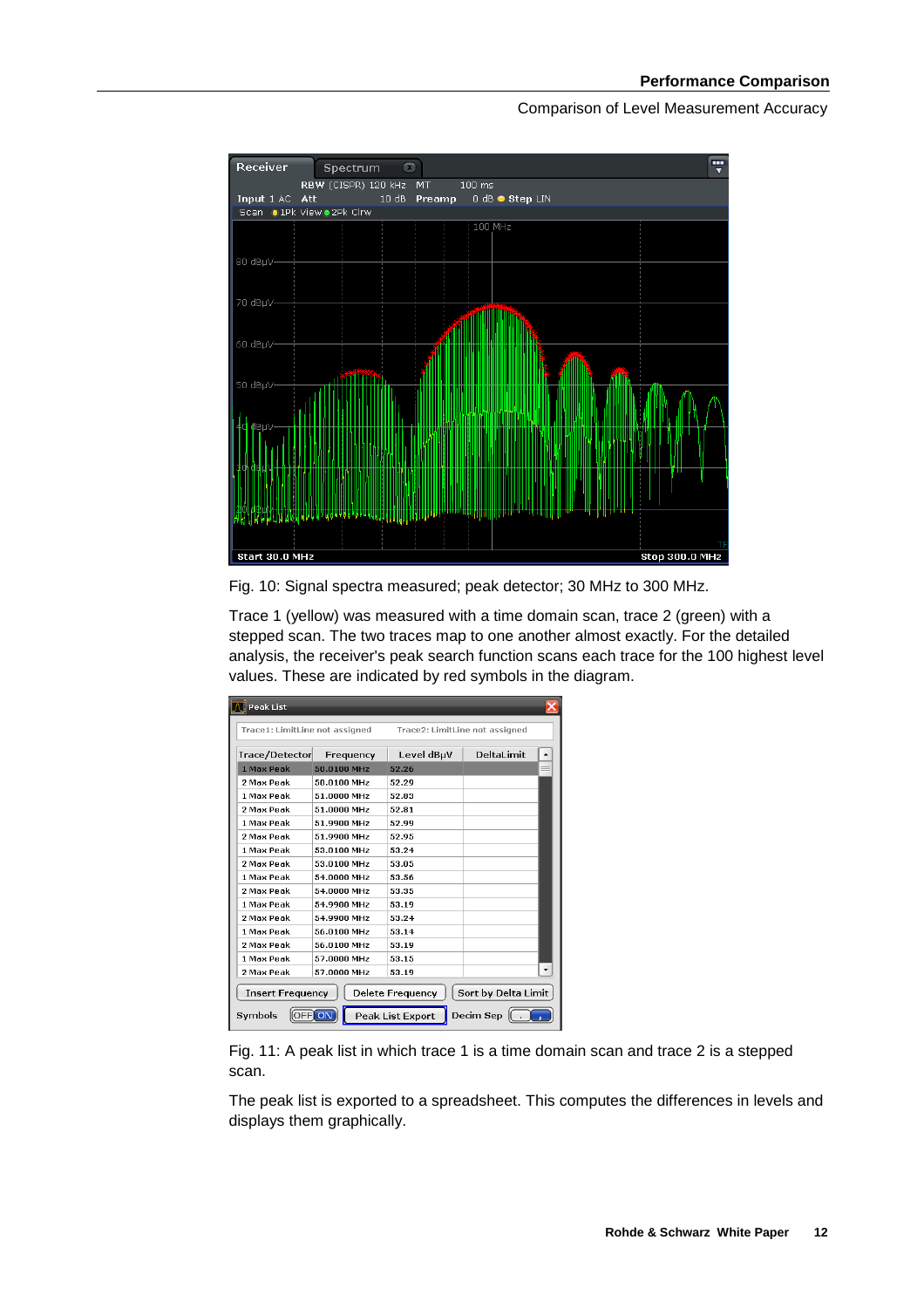

Fig. 12: Graphical display of the differences in level: time domain scan compared to a stepped frequency scan; peak detector, measurement bandwidth of 120 kHz. Y-axis: level difference in dB, x-axis: frequency in Hz.

The small level difference of just a few tenths of a dB shows that the two methods deliver comparable results.

#### **3.1.2 CISPR Band C, Quasi-Peak Detector**

The same signal as in the previous section is measured, this time with the quasi-peak detector, in the frequency range from 30 to 100 MHz and with a measurement time of one second.



Fig. 13: Measured signal spectra, quasi-peak detector, 30 MHz to 100 MHz.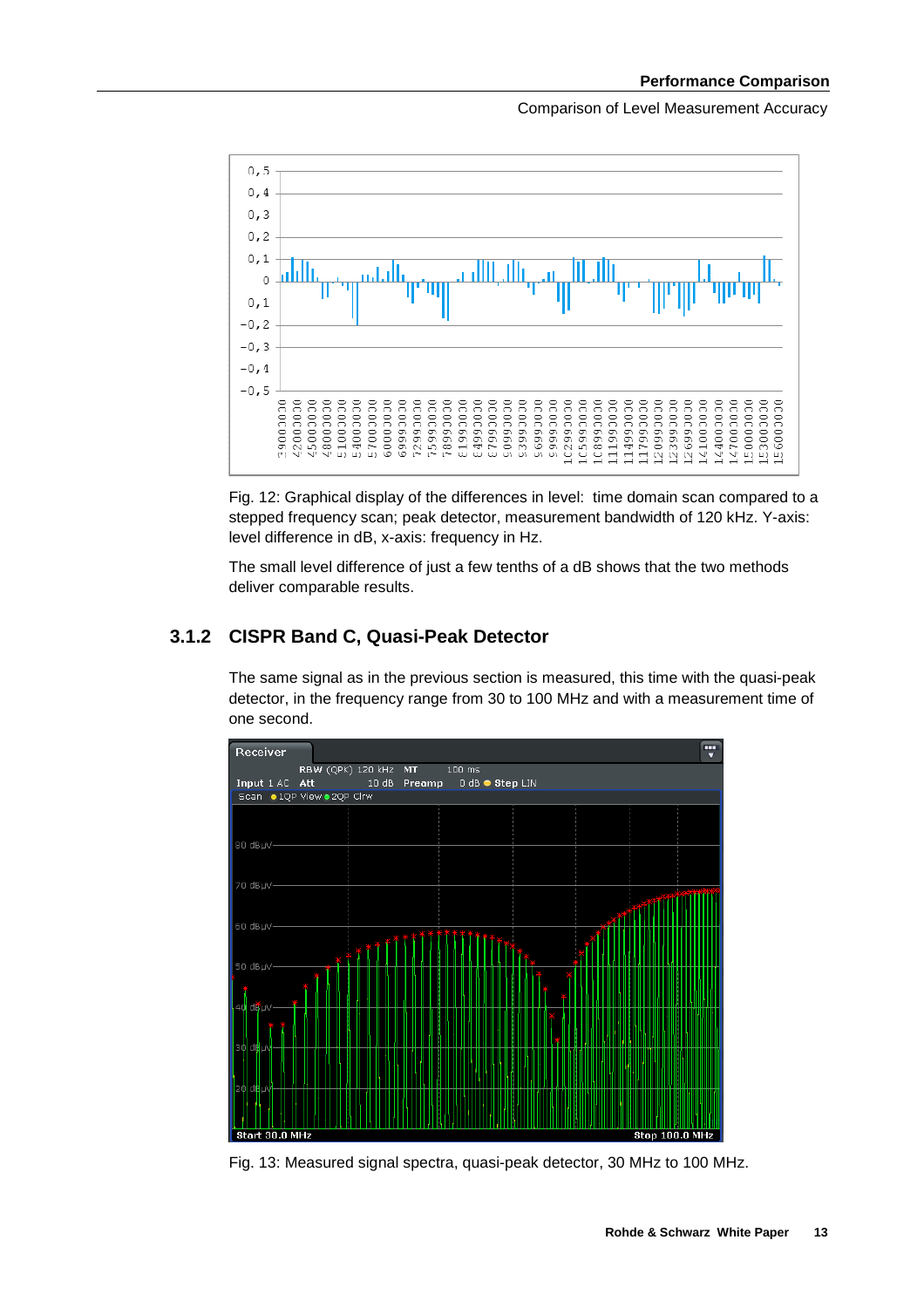

Trace 1 (yellow), measured with a time domain scan, is masked by trace 2 (green), measured with a stepped scan.

Fig. 14: Graphical display of the differences in level: time domain scan compared to a stepped frequency scan; quasi-peak detector, measurement bandwidth of 120 kHz . Yaxis: level difference in dB, x-axis: frequency in Hz.

#### **3.1.3 CISPR Band B, Quasi-Peak Detector**

For the measurement in CISPR band B, from 150 kHz to 30 MHz, an R&S SMBV100A vector signal generator supplies a pulse-modulated carrier at 250 kHz, with a pulse period of 4.00 µs and a pulse width of 0.10 µs.



Fig. 15: Settings on the SMBV100A signal generator.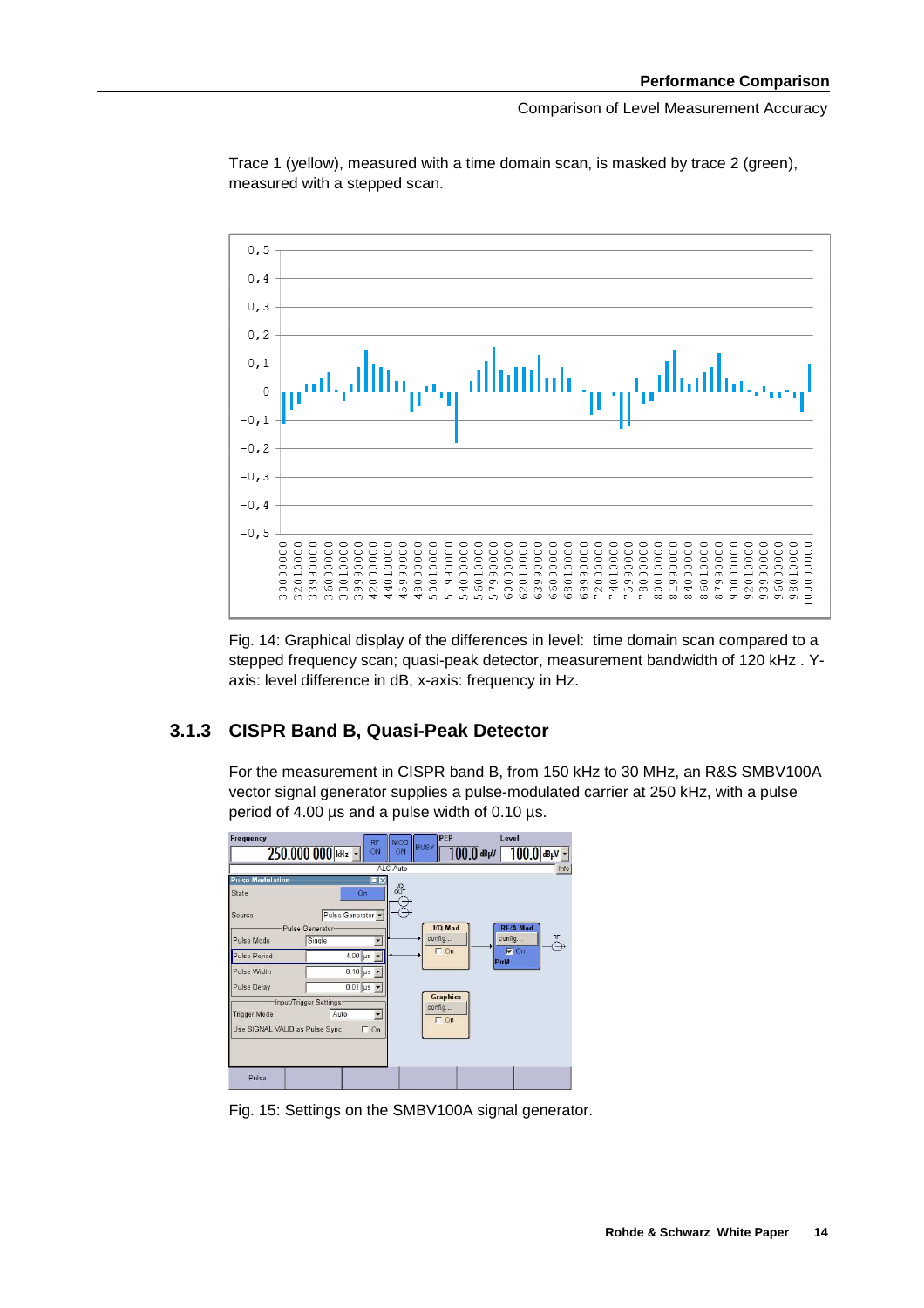

Fig. 16: Measured signal spectra, quasi-peak detector, 150 MHz to 30 MHz.

Trace 1 (yellow) was measured with a time domain scan, trace 2 (green) with a stepped scan.



Fig. 17: Graphical display of the differences in level: time domain scan compared to a stepped frequency scan; quasi-peak detector, 9 kHz measurement bandwidth. Y-axis: level difference in dB, x-axis: frequency in Hz.

In all the frequency ranges measured and with various detectors, the time domain scan and the stepped frequency scan deliver practically the same level values. Repeated runs with different instruments yielded similar results.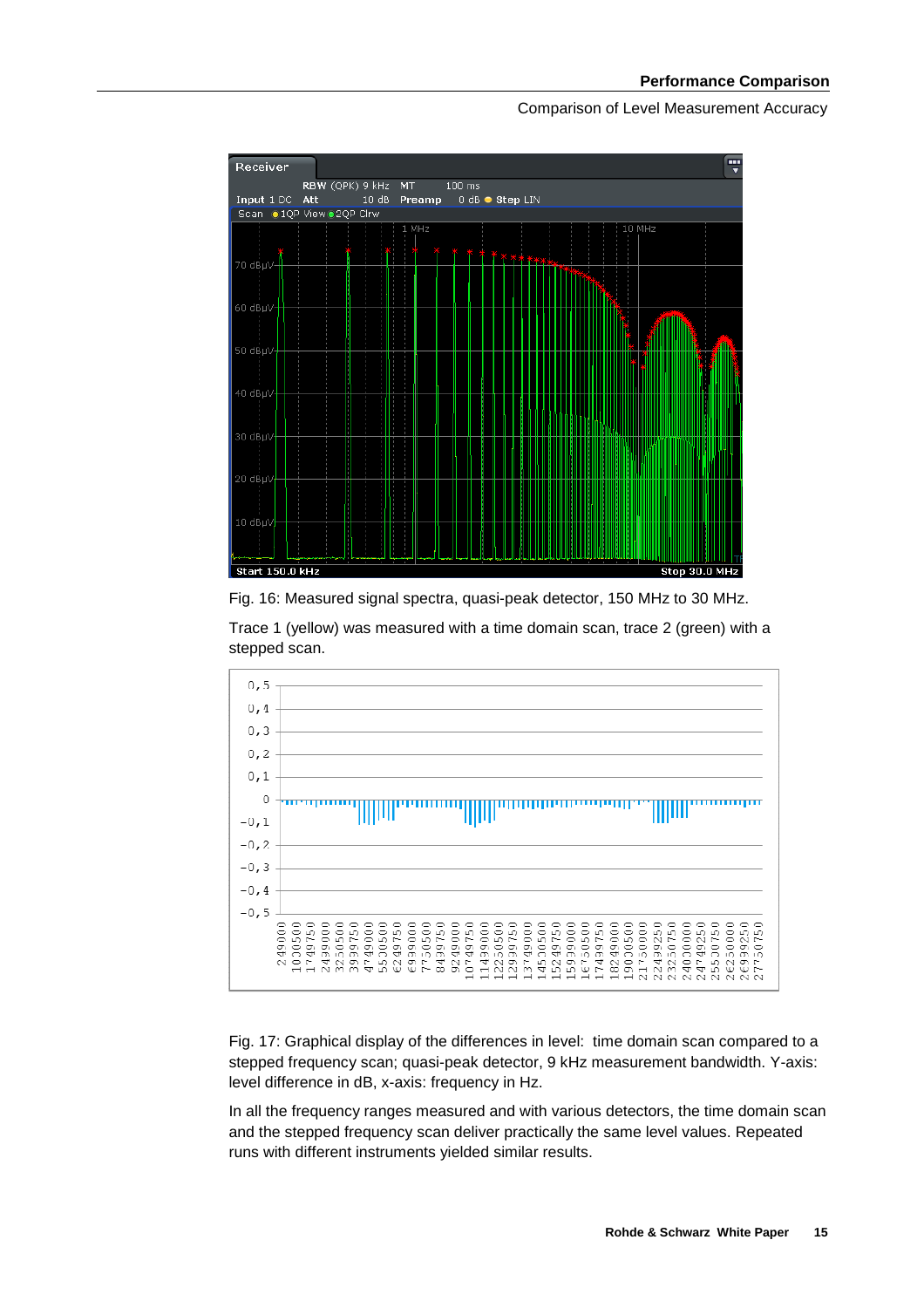# **3.2 Comparison of Measurement Speeds**

The comparison of the R&S ESR's measurement times is based on the frequency bands and measurement bandwidths typically used in EMC testing, both under commercial standards and in the automotive sector. CISPR 16-2-1 requires that the measurement time be sufficiently long to detect the highest signal level for changing signals. In this comparison, measurement times of 10 ms and 100 ms were used for the peak detector and one second for the quasi-peak detector. The test receiver automatically adjusts for all settling times and internal processing times so that the measurement time configured and the actual observation time are the same. As table 1 shows, the FFT-based time domain scan reduces overall measurement times by orders of magnitude: The quasi-peak scan in CISPR band B, from 150 kHz to 30 MHz, takes just two seconds as opposed to more than three hours. Even in bands C and D, from 30 MHz to 1 GHz, the spectrum measurement with the quasi-peak detector only takes around 80 seconds, at measurement bandwidths of both 120 kHz and 9 kHz.

| <b>Measurement times</b>          |                                                                                           |                        |                  |
|-----------------------------------|-------------------------------------------------------------------------------------------|------------------------|------------------|
| Frequency range                   | Weighting detector,<br>measurement time.<br>measurement bandwidth<br>(no. of test points) | Stepped frequency scan | Time domain scan |
| CISPR band B<br>150 kHz to 30 MHz | Pk, 100 ms, 9 kHz<br>(13 267)                                                             | 1.326 s                | $117 \text{ ms}$ |
| CISPR band B<br>150 kHz to 30 MHz | QP, 1 s, 9 kHz<br>(13 267)                                                                | 3.6h                   | $2s*$            |
| Band C/D<br>30 MHz to 1 GHz       | Pk, 10 ms, 120 kHz<br>(32334)                                                             | 323s                   | 630 ms           |
| Band C/D<br>30 MHz to 1 GHz       | Pk, 10 ms, 9 kHz<br>(431 000)                                                             | 4 3 1 0 s              | 850 ms           |
| Band C/D<br>30 MHz to 1 GHz       | QP, 1 s, 120 kHz<br>(32 334)                                                              | approx. 9 h            | 80 s *           |

\* incl. 1 s settling time per FFT segment in QP analysis

Table 1: Comparison of overall measurement times in a stepped frequency scan and a time domain scan.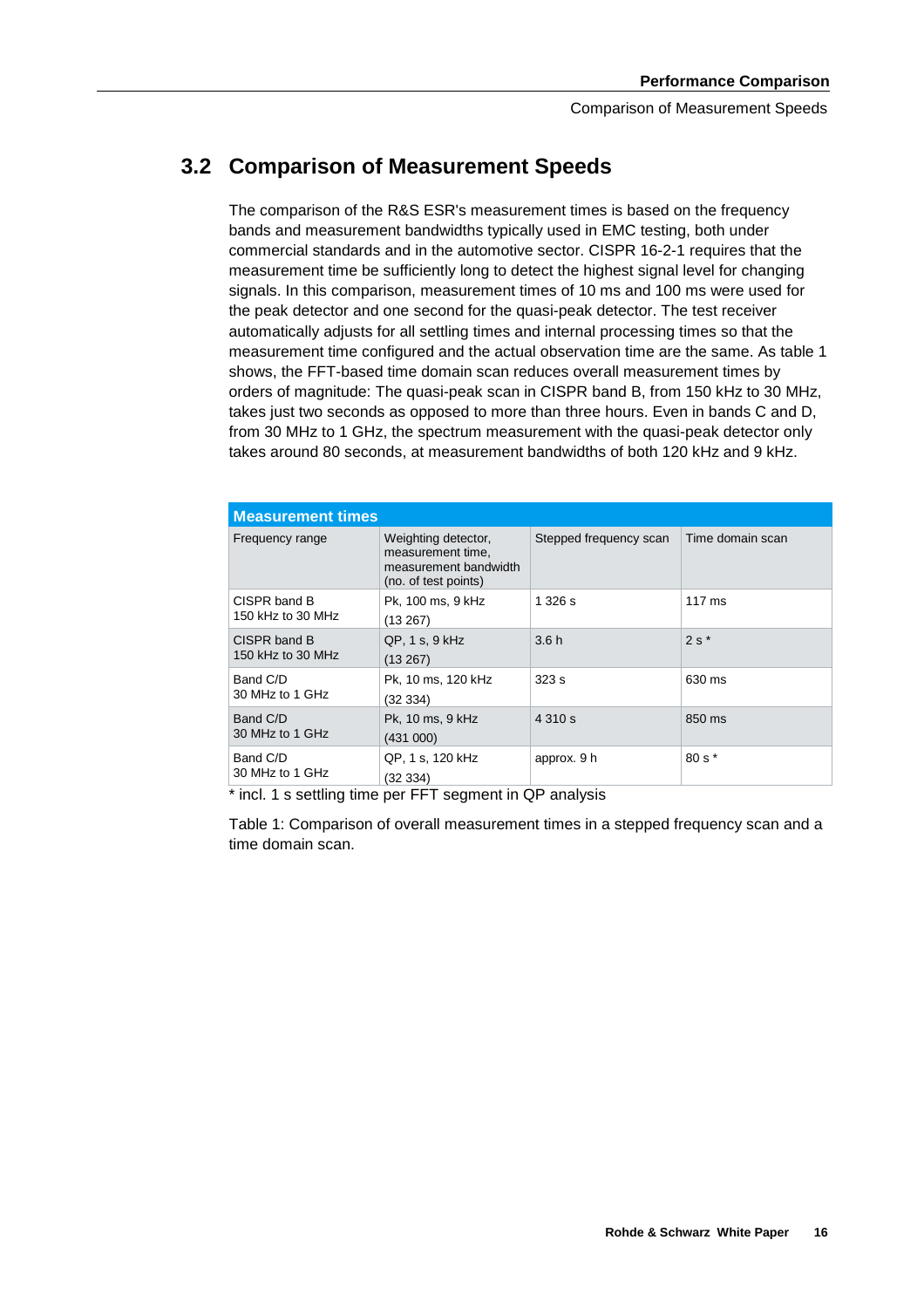# 4 Choosing the Right Measurement Time

When measuring an unknown disturbance signal in a frequency spectrum, the EMI test receiver must analyze a specific frequency range – ideally, in as short a time as possible. In practice, settling time is relevant in connection with narrow measurement bandwidths. The EMI test receiver takes this into account automatically. However, users must always consider how the disturbance signal behaves versus time. Continuous and clocked narrowband disturbance signals and continuous, intermittent broadband disturbance signals can occur. To correctly measure intermittent disturbance signals, it is essential to configure a sufficiently long measurement time that will allow the highest level to be recorded reliably.

CISPR 16 stipulates the maximum permitted sweep/scan speeds. These were used to calculate the sweep/scan times for the CISPR bands shown in table 1.

| <b>Frequency band</b> |                    | Peak detection          | Quasi-peak detection                    |  |
|-----------------------|--------------------|-------------------------|-----------------------------------------|--|
|                       | 9 kHz to 150 kHz   | 100 ms/kHz: 14.10 s     | 20 s/kHz:<br>$2820 s = 47 min$          |  |
| IΒ                    | 0.15 MHz to 30 MHz | $100$ ms/kHz:<br>2985 s | 200 s/MHz:<br>$5970 s = 1 h 39 min$     |  |
| C/D                   | 30 MHz to 1000 MHz | 1 ms/MHz:<br>0.97 s     | $20 s/MHz$ :<br>19,400 s = $5 h 23 min$ |  |

Table 2: Minimum sweep/scan times for peak and quasi-peak weighting in line with CISPR 16-2-1.

The times shown in table 2 are minimums that apply to sinusoidal continuous signals. Depending on the type of disturbance signal, the times may need to be increased in order to capture a disturbance signal at its maximum level. This applies even to the quasi-peak detector, which always requires long measurement times. The CISPR standard actually calls for measurement times of up to 15 seconds for discontinuous signals.

MIL-STD-461F, too, defines minimum measurement times for analog test receivers and minimum observation times for synthesizer-based test receivers. The following also applies here: For instruments that only generate disturbances at intervals, the measurement time must be extended so that it is sufficiently long to record every disturbance that occurs.

| <b>Frequency Range</b> | 6dB<br><b>Bandwidth</b> | Dell Time  | Minimum Measurement Time<br><b>Analog Measurement Receiver</b> |
|------------------------|-------------------------|------------|----------------------------------------------------------------|
| 30Hz - 1 kHz           | 10Hz                    | $0.15$ sec | $0.015$ sec/Hz                                                 |
| 1 kHz - 10 kHz         | 100Hz                   | $0.15$ sec | $0.15$ sec/kHz                                                 |
| 10 kHz - 150 kHz       | 1kHz                    | $0.15$ sec | $0.015$ sec/kHz                                                |
| 150kHz - 30MHz         | 10kHz                   | $0.15$ sec | 1.5 sec/MHz                                                    |
| 30MHz - 1 GHz          | 100kHz                  | $0.15$ sec | 0.15 sec/MHz                                                   |
| Above 1 GHz            | 1MHz                    | $0.15$ sec | 15 sec/GHz                                                     |

Table 3: Bandwidths and measurement times taken from MIL-STD-461F.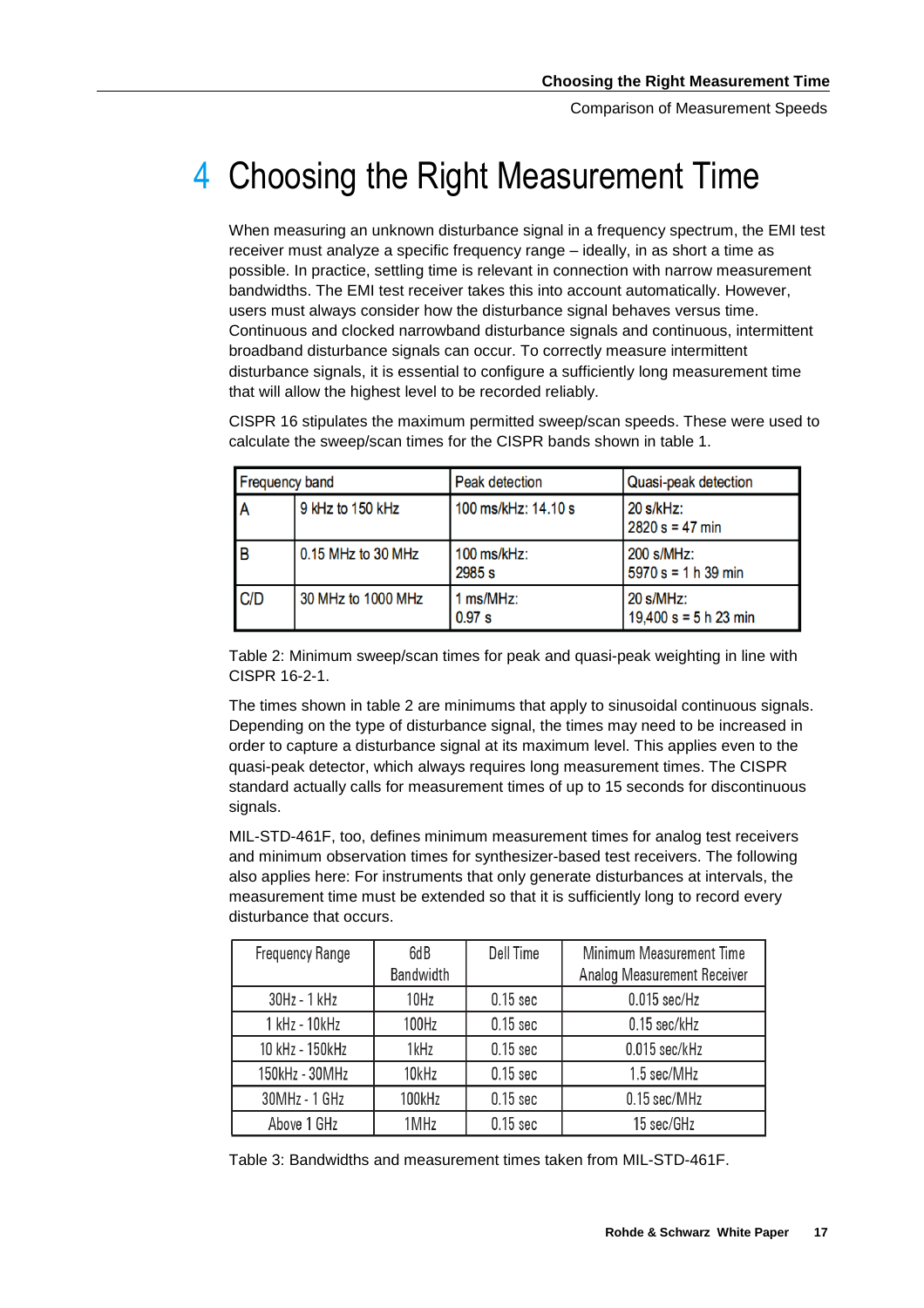The example that follows compares the properties of a stepped frequency scan with those of a time domain scan. A signal generator supplies a carrier at 100 MHz that is pulse-modulated with a period of 12 ms. The test receiver conducts measurements with an observation time of 10 ms per frequency step. A classic stepped frequency scan produces the following trace:



Fig. 18: Stepped scan with a measurement time of 10 ms.

Close examination of the measured values using the zoom function reveals that a pulse was not always captured at every single step. This behavior can be expected with an observation time of 10 ms and a pulse spacing of 12 ms.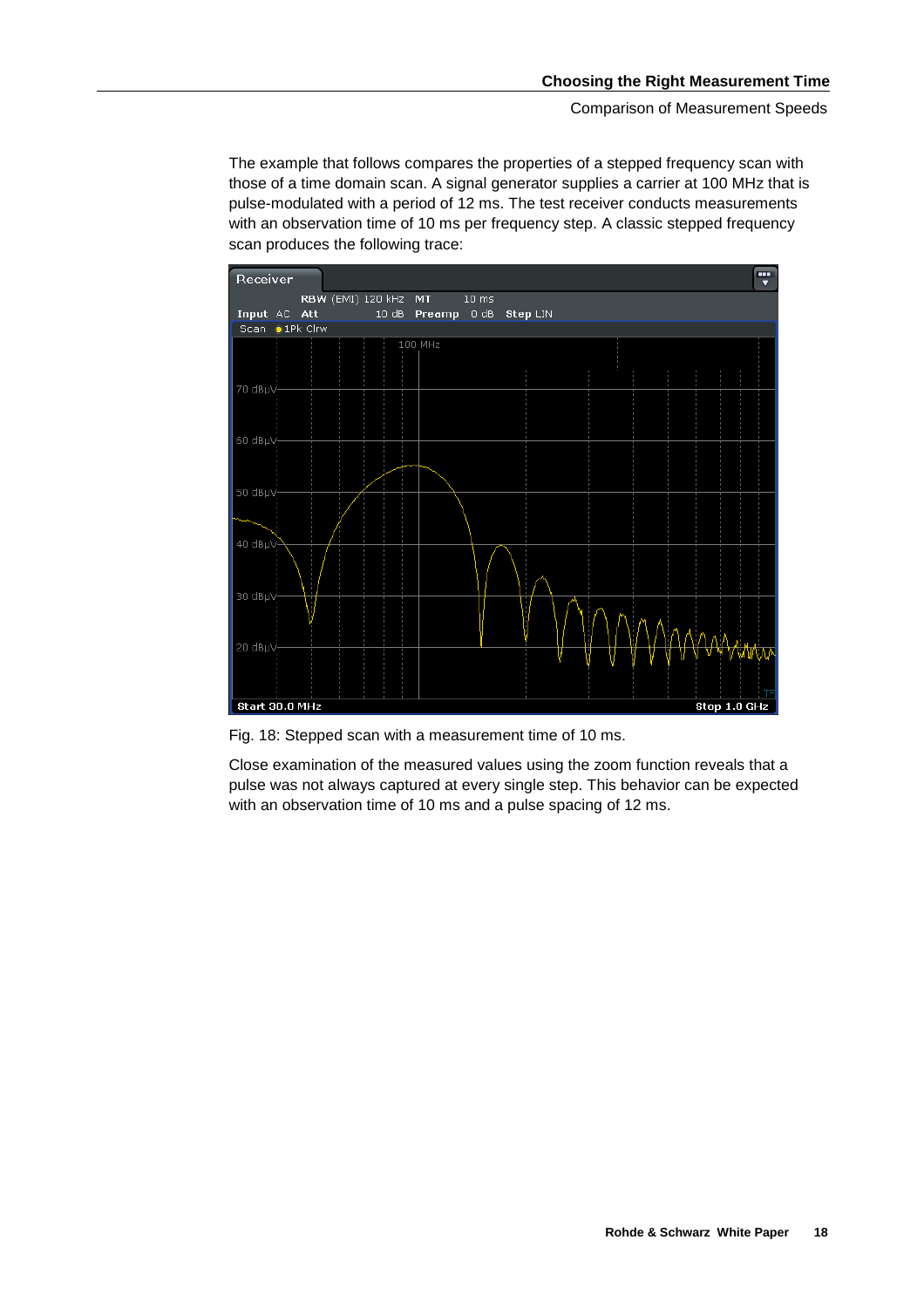

Fig. 19: Stepped scan with a measurement time of 10 ms and the frequency axis stretched.

In Fig. 18, however, the trace is closed. The receiver combines all the measured values that fall on a single display pixel and shows only the highest level value. Here, 691 pixels represent 24 250 measured values. The individual values are only visible if the frequency range is stretched to the point that each pixel represents a single measured value. In Fig. 19 it is possible to see that there is not always a pulse in each measurement interval otherwise the trace would be closed.

The time domain scan observes entire frequency ranges during the measurement time. If the measurement time is at least as long as the signal period, the scan captures the signal completely, without gaps.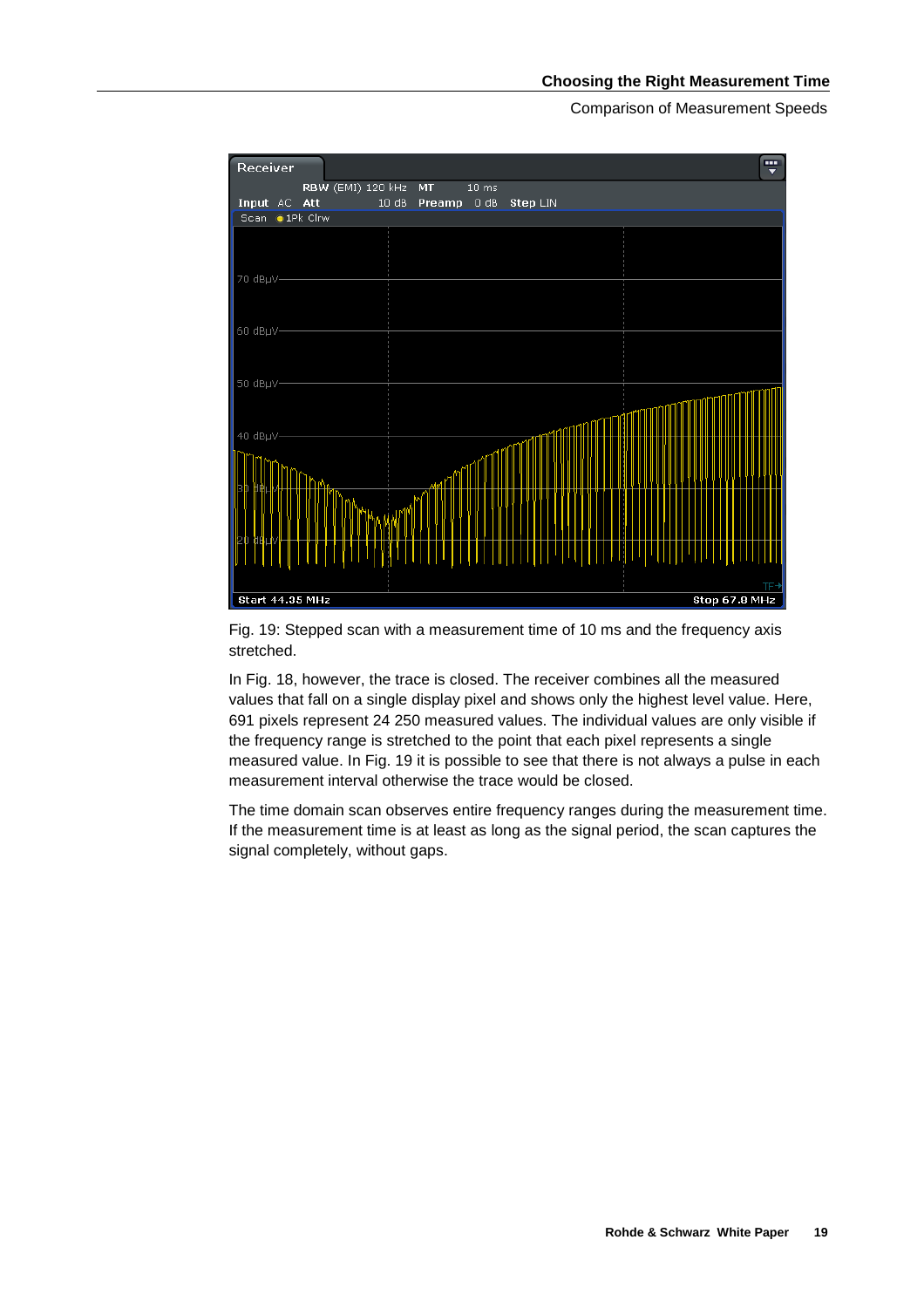

Fig. 20: Time domain scan with a measurement time of 12 ms, signal with a pulse period of 12 ms.

If the measurement time drops below the pulse period, there are points at which no pulse occurs during the measurement time. The signal is not visible in parts of the spectrum that correspond to the length of an FFT block, and not just in individual frequency steps as shown in Fig. 19.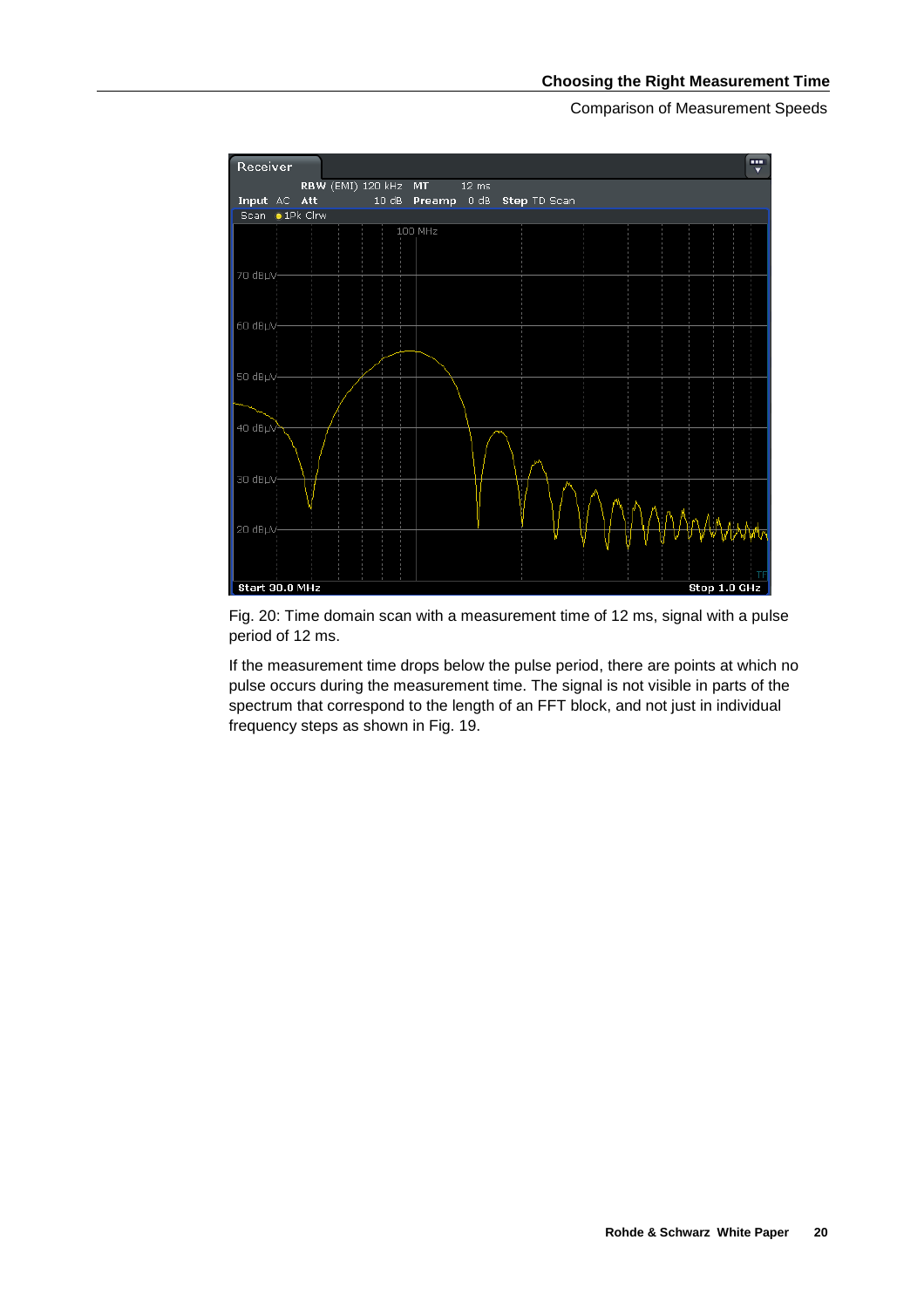

Fig. 21: The measurement time is shorter than the signal's pulse period.

With measurements conducted using a time domain scan, it is especially important to configure the measurement time to suit the signal measured. Gaps in the spectrum are an indication that the measurement time is too short. Given that the overall measurement time is generally much shorter in time domain scans, users can increase the measurement time (i.e. the observation time per FFT area). Even so, the overall measurement time remains short in comparison with a stepped frequency receiver.

If users are not sure how the measured signal behaves versus time, they can use the R&S ESR's spectrum analyzer functionality. In the zero-span view, they can obtain a stable display with the video trigger and measure the period using the marker.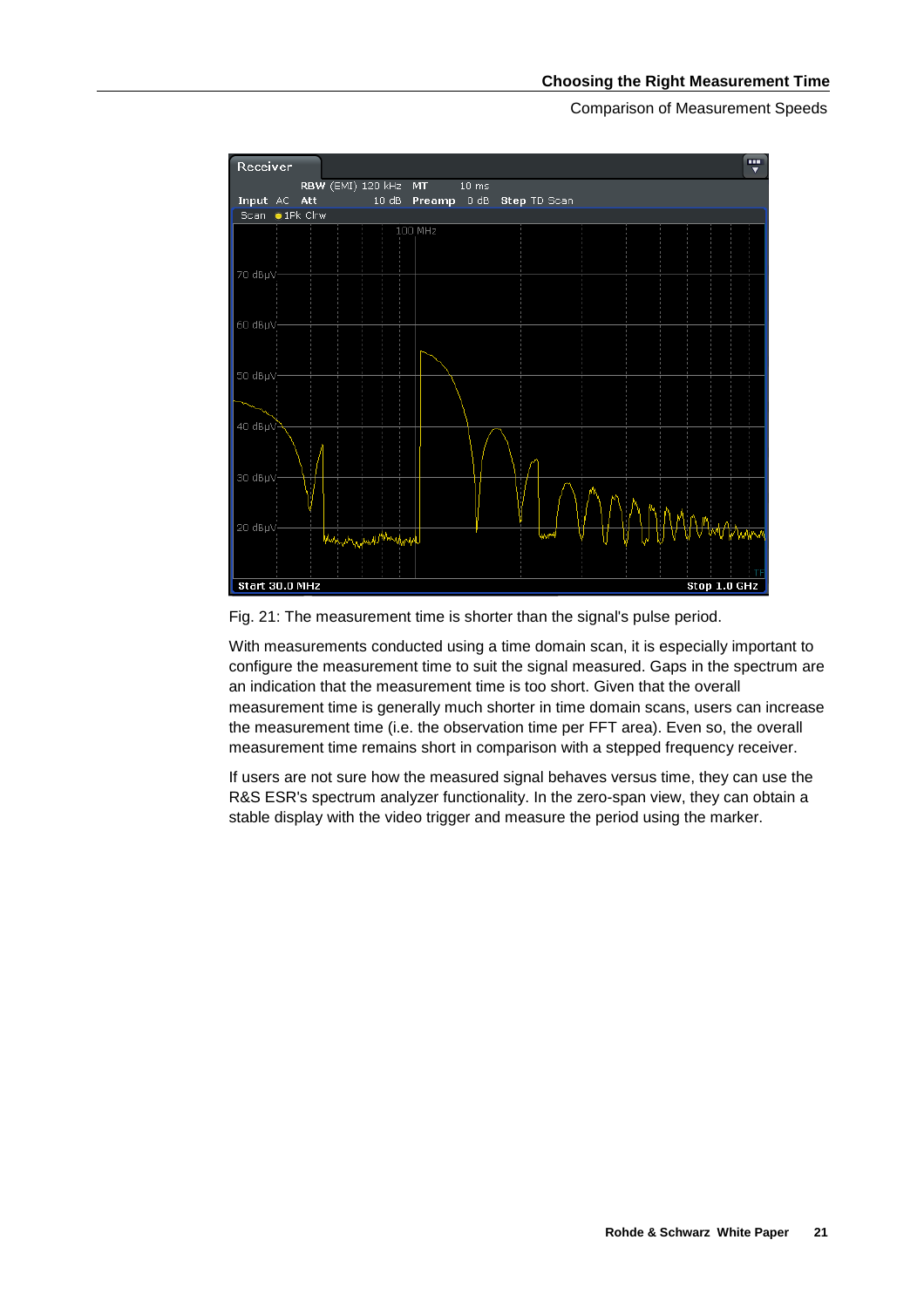

Fig. 22: Zero-span display of a pulse-modulated carrier.

The measurement time set on the receiver must be at least as long. Better still, there should be a safety margin to accommodate fluctuations in pulse periods.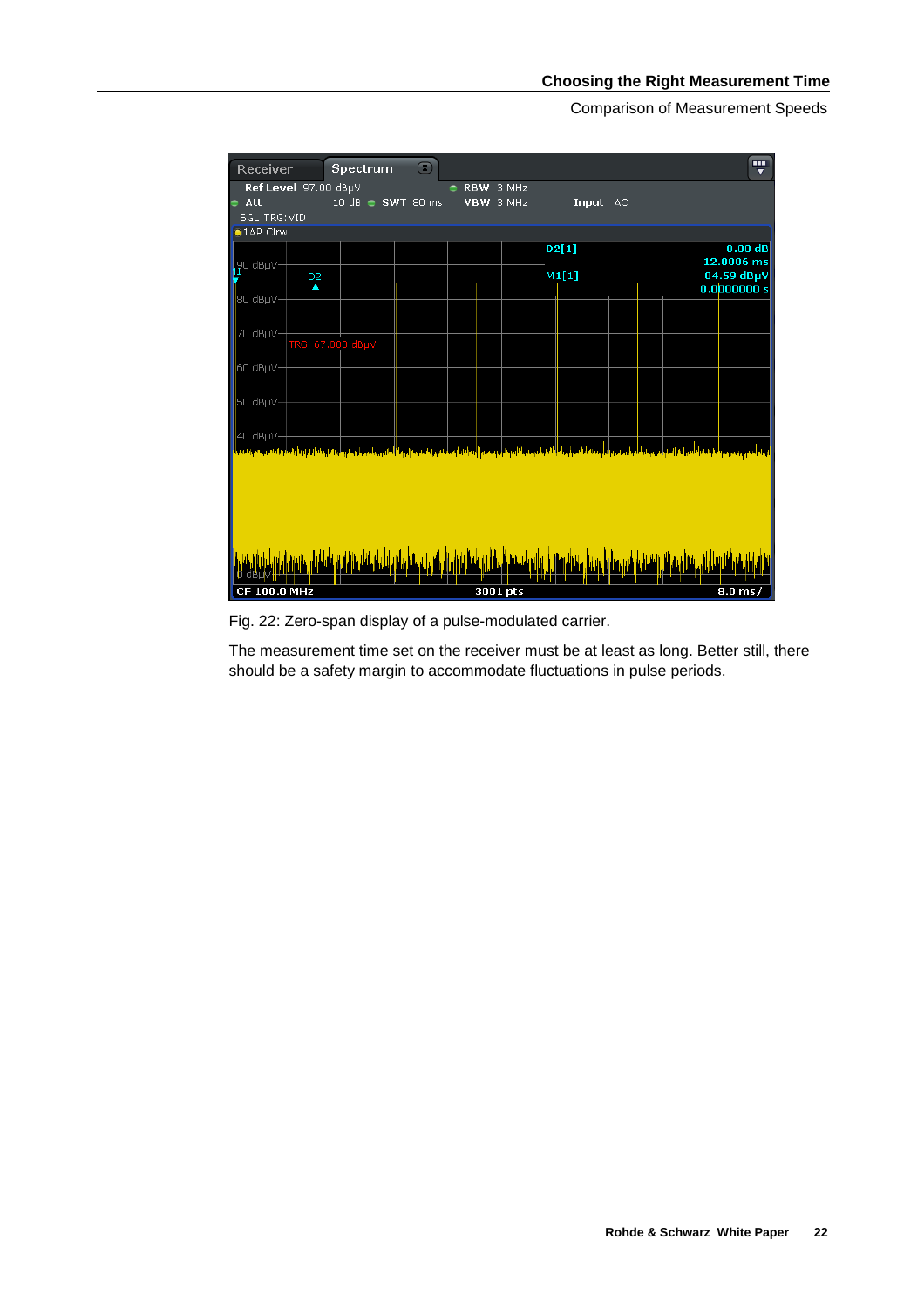# 5 Summary

The R&S ESR EMI test receiver shows that FFT-based time domain scanning significantly reduces test times, both in preview measurements and in final measurements. The measurements are performed in line with the requirements set out in the CISPR 16-1-1 standard. With a time domain scan, measurements are up to 6000 times faster than with a conventional stepped scan. The investigations confirm that the measurement uncertainty is the same with both approaches. To obtain reliable measurement results, it is important to choose the right measurement time. It must be sufficiently long to allow the receiver to reliably capture the highest level of pulsed and changing signals. The CISPR and MIL-STD-461 standards both expressly require this. Thanks to the sizable increase in measurement speed, this is something that can be done easily with the R&S ESR without greatly extending the overall measurement time.

#### References:

CISPR 16-3 4.10. Background on the definition of the FFT-based receiver.

CISPR 16-2-1. Table 1 - Minimum scan times for the three CISPR bands with peak and quasi-peak detectors

MIL-STD-461F APPENDIX A. Table II. Bandwidth and measurement time